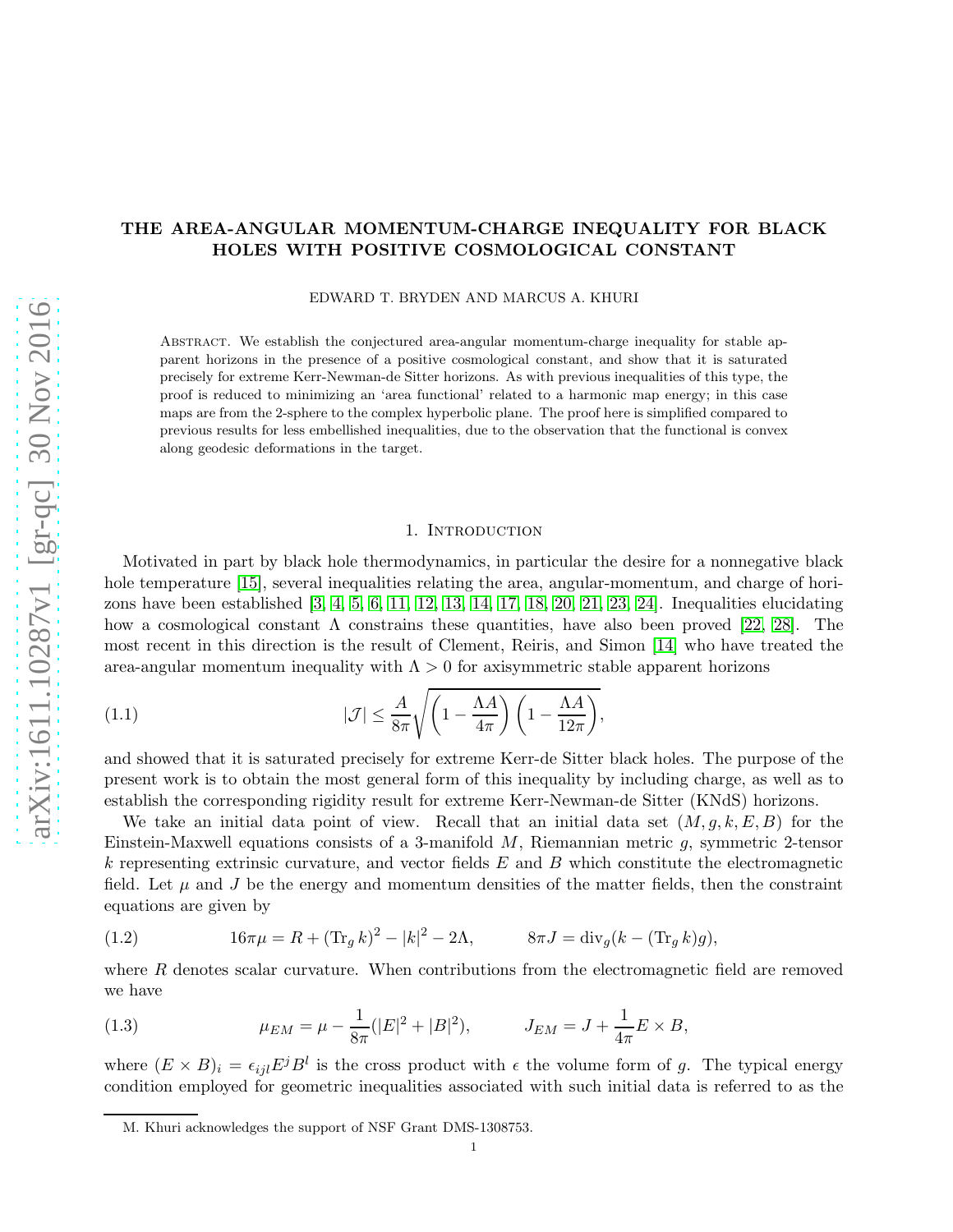charged dominant energy condition

<span id="page-1-2"></span>
$$
\mu_{EM} \ge |J_{EM}|.
$$

Consider a closed 2-dimensional surface S embedded in the initial data, with induced metric  $\gamma$ and unit normal n pointing inside  $M$ . We say that the surface is axially symmetric if the group of isometries of the Riemannian submanifold  $(S, \gamma)$  has a subgroup isomorphic to  $U(1)$ , and  $(1.5)$  holds. Let  $\eta$  denote the Killing field associated with this symmetry. It will be assumed that the integral curves of  $\eta$  are normalized to have an affine length of  $2\pi$ . Moreover we require that

<span id="page-1-0"></span>(1.5) 
$$
\mathfrak{L}_{\eta} \gamma = \mathfrak{L}_{\eta} k(n, \eta) = \mathfrak{L}_{\eta} E(n) = \mathfrak{L}_{\eta} B(n) = 0,
$$

where  $\mathfrak{L}_{\eta}$  is Lie differentiation. Axisymmetry allows for a canonical expression [\[7,](#page-20-16) [9,](#page-20-17) [19\]](#page-20-18) for the angular momentum associated with the surface S, namely

<span id="page-1-1"></span>(1.6) 
$$
\mathcal{J} = \frac{1}{8\pi} \int_{S} \left( k(n,\eta) + \psi E(n) - \chi B(n) \right) dA_{\gamma}
$$

where  $\chi$  and  $\psi$  are potentials for the electric and magnetic field, respectively, to be defined in the next section. The first term in the integral is the standard expression arising from the Komar angular momentum, and the remaining parts are included so as to achieve conservation of angular momentum in the Einstein-Maxwell context. In particular, if the full initial data set is axisymmetric and there is no charged matter as well as no nonelectromagnetic momentum density in the Killing direction, then the angular momentum [\(1.6\)](#page-1-1) does not vary [\[19\]](#page-20-18) among surfaces which are homologous to one another. Furthermore the electric and magnetic charge of the surface are given by

<span id="page-1-3"></span>(1.7) 
$$
Q_e = \frac{1}{4\pi} \int_S E(n) dA_\gamma, \qquad Q_b = \frac{1}{4\pi} \int_S B(n) dA_\gamma,
$$

and the square of the total charge is  $Q^2 = Q_e^2 + Q_b^2$ .

Recall that the strength of the gravitational field near the surface S may be measured by the null expansions

$$
\theta_{\pm} := H_S \pm \text{Tr}_S k,
$$

where  $H<sub>S</sub>$  is the mean curvature with respect to the unit outward normal n. The null expansions measure the rate of change of area for a shell of light emitted by the surface in the outward future direction  $(\theta_+)$ , and outward past direction  $(\theta_-)$ . Thus the gravitational field is interpreted as being strong near S if  $\theta_+ < 0$  or  $\theta_- < 0$ , in which case S is referred to as a future (past) trapped surface. Future (past) apparent horizons arise as boundaries of future (past) trapped regions and satisfy the equation  $\theta_+ = 0$  ( $\theta_- = 0$ ). Apparent horizons may be thought of as quasi-local notions of event horizons, and in fact, assuming cosmic censorship, they must generically be contained inside black holes [\[29\]](#page-21-1).

In analogy with minimal surfaces, apparent horizons come with a notion of stability. In order to define this in the current setting, consider normal variations of the (future) apparent horizon  $S$  with variational vector field  $\partial_t = \varphi n$  where  $\varphi \in C^{\infty}(S)$ . Then a computation [\[2\]](#page-20-19) shows that

<span id="page-1-4"></span>(1.9) 
$$
\partial_t \theta_+|_{t=0} = L\varphi := -\Delta_\gamma \varphi + 2\langle X, \nabla \varphi \rangle + (W + \text{div}_\gamma X - |X|^2)\varphi,
$$

where

(1.10) 
$$
W = K - 8\pi(\mu + J(n)) - \Lambda - \frac{1}{2}|II|^2, \qquad X = k(n, \cdot),
$$

with K the Gauss curvature of  $\gamma$  and  $II_{ij} = h_{ij} + k_{ij}$  the null second fundamental form associated with  $\theta_+$ ; here h is the second fundamental form of  $S \subset M$ . Although L is not necessarily self adjoint,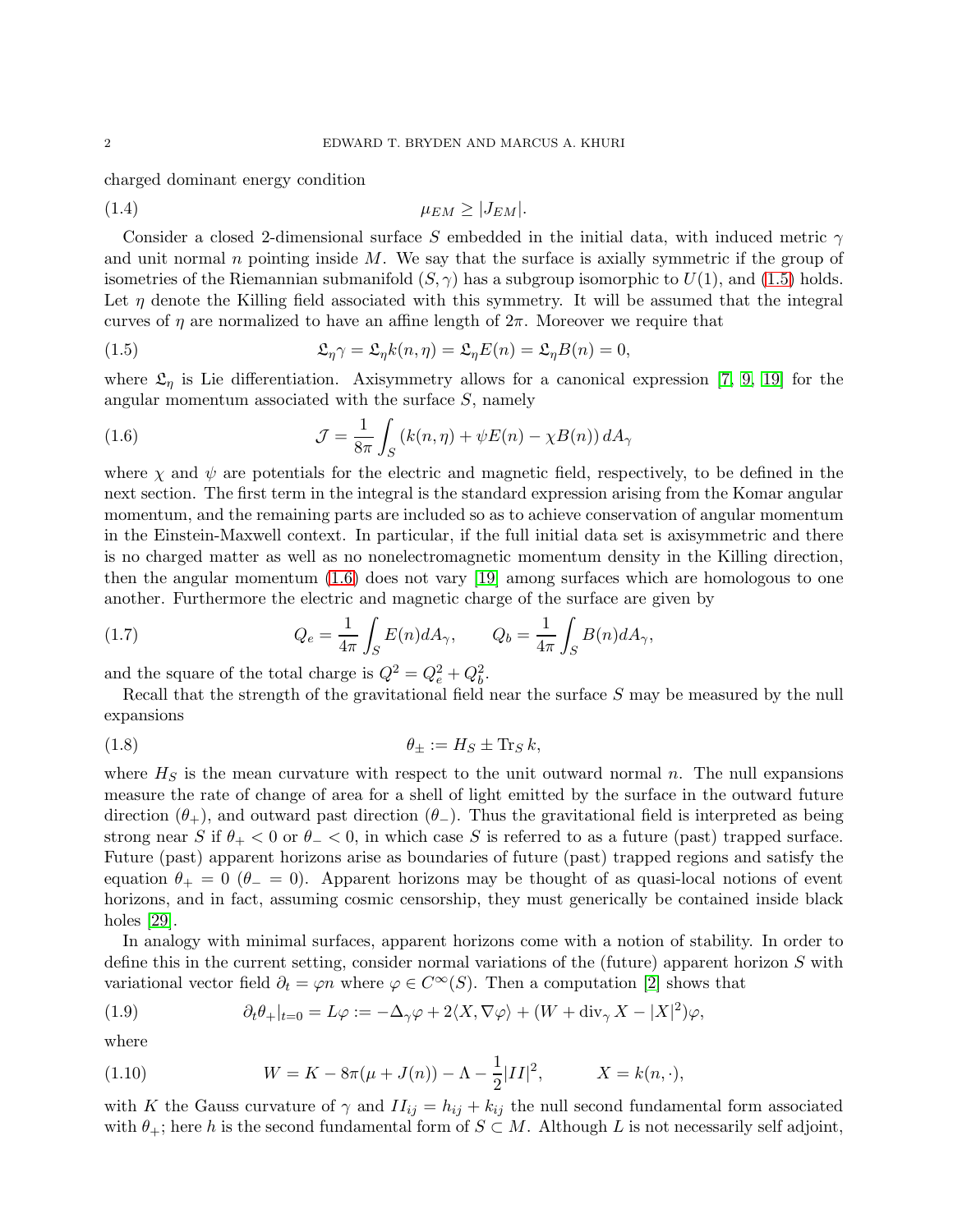it has a real principal eigenvalue  $\lambda_1$  and corresponding positive unique (up to scaling) principal eigenfunction  $\varphi_1$ . The future apparent horizon S is referred to as stable if  $\lambda_1 \geq 0$ . A similar statement holds for past apparent horizons. We remark that, according to [\[2,](#page-20-19) Section 5], this notion of stability is consistent with that which is used in [\[14\]](#page-20-8) to establish [\(1.1\)](#page-0-0). Our main result is as follows.

<span id="page-2-1"></span>**Theorem 1.1.** Let  $(M, q, k, E, B)$  be an initial data set for the Einstein-Maxwell equations with positive cosmological constant  $\Lambda > 0$ , and let  $S \subset M$  be an axisymmetric stable apparent horizon on which the charged dominant energy condition [\(1.4\)](#page-1-2) holds. Then

<span id="page-2-0"></span>
$$
(1.11)\qquad \qquad \mathcal{J}^2 + \frac{Q^2}{4} \le \frac{A^2}{64\pi^2} \left[ \left( 1 - \frac{\Lambda A}{4\pi} \right) \left( 1 - \frac{\Lambda A}{12\pi} \right) - \frac{2\Lambda Q^2}{3} \right]
$$

and equality is achieved if and only if  $(S, \gamma, k(n, \cdot), E, B)$  arises from an extreme Kerr-Newman-de Sitter horizon.

,

The inequality [\(1.11\)](#page-2-0) may be derived by requiring nonnegativity of the temperature for KNdS black holes (see [\[10\]](#page-20-20)), and was conjectured to hold under the above hypotheses in [\[14\]](#page-20-8). It can be interpreted as yielding, for a black hole of fixed area, an upper bound on the amount of angular momentum and charge that it may contain; this gives a variational characterization of the extreme KNdS configuration as the unique horizon which optimizes this bound. Theorem [1.1](#page-2-1) implies previously established inequalities [\[22,](#page-20-15) [28\]](#page-21-0) giving variational characterizations of extreme Schwarzschild-dS and extreme Reissner-Nordström-dS respectively,

(1.12) 
$$
A \le \frac{4\pi}{\Lambda}, \qquad \Lambda A^2 - 4\pi A + 16\pi^2 Q^2 \le 0,
$$

in addition to [\(1.1\)](#page-0-0) associated with extreme Kerr-dS. These results have been used to show how the cosmological constant constrains the amount of angular momentum and charge within a black hole, for instance they naturally imply the universal bounds

<span id="page-2-2"></span>(1.13) 
$$
\mathcal{J}^2 \leq \frac{\sqrt{3}(2-\sqrt{3})}{16\Lambda^2}, \qquad Q^2 \leq \frac{1}{4\Lambda}.
$$

Inequality [\(1.11\)](#page-2-0) further improves such bounds. For instance, by maximizing the right-hand side of [\(1.11\)](#page-2-0) over A and performing some algebra we arrive at

(1.14) 
$$
\frac{\mathcal{J}^2}{(3 + 4\Lambda Q^2)^{3/2}} + \frac{(3 + 4\Lambda Q^2)^{1/2}}{48\Lambda^2} \le \frac{1}{24\Lambda},
$$

which reduces to the bounds in [\(1.13\)](#page-2-2) by setting either  $\mathcal{J} = 0$  or  $Q = 0$ .

There is a standard approach to proving area inequalities for stable horizons. Namely, from stability one may derive a lower bound for the area in terms of an 'area functional' related to a harmonic map energy, and the desired inequality arises by minimizing this functional and showing that the infimum is achieved precisely for the relevant extreme stationary vacuum configuration. The proof of Theorem [1.1](#page-2-1) follows this basic prescription, with the added difficulty that the area functional also depends on the area as a consequence of having a nonzero cosmological constant. This is problematic in that the area functional is no longer simply a regularized version of a harmonic map energy. In [\[14\]](#page-20-8) this issues was resolved through a clever scaling argument, and the same type of strategy works here as well. Our main contribution with regards to the proof of these type of inequalities is to observe that the minimization procedure may be simplified, and also enhanced by providing a gap lower bound. This is achieved by observing that the area functional is convex along geodesic deformations of the functional within the target symmetric space, which in the current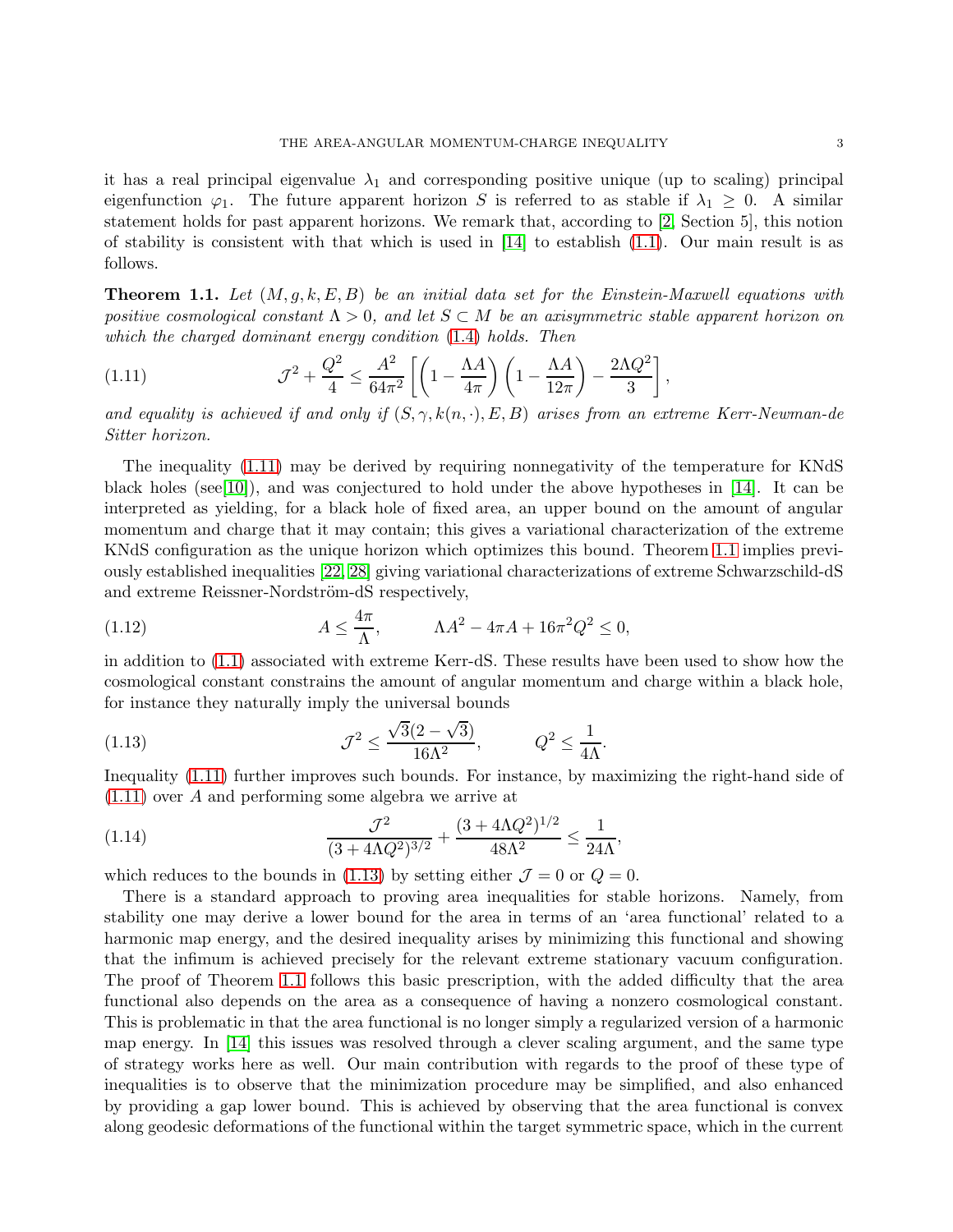context will be the complex hyperbolic plane  $\mathbb{H}_{\mathbb{C}}^2$ . Thus, one immediately achieves a unique minimizer through elementary means. This type of argument is motivated by the work of Schoen and Zhou [\[27\]](#page-21-2) on the mass-angular momentum-charge inequalities.

This paper is organized as follows. In the next section we describe the construction of potentials associated with angular momentum and charge. These are then used in Section [3](#page-5-0) together with the stability property to derive the appropriate area functional. In Section [4](#page-8-0) we study the rescaled area functional and show that it possesses a unique minimizer for fixed angular momentum and charge, namely the extreme KNdS horizon. Lastly, various formulas and aspects of the Kerr-Newman-de Sitter black holes are described in the appendix, along with a proof of the existence of canonical coordinates used for axisymmetric geometries on a sphere.

### 2. Construction of Potentials

<span id="page-3-1"></span>In this section we will derive the expression for potentials associated with electric and magnetic charge, as well as angular momentum. Our approach will be to motivate this construction on the horizon  $S$ , as the restriction of potentials naturally defined in the bulk  $M$  which arise from the study of a related geometric inequality, namely the mass-angular momentum-charge inequality [\[25\]](#page-20-21). For this it will be necessary to place added restrictions on the initial data, which are ultimately not necessary for the existence of potentials on  $S$  (or the validity of Theorem [1.1\)](#page-2-1), but serve the purpose of allowing the following motivational discussion. Thus, for the time being we will assume that the axisymmetry of S extends to axisymmetry of  $M$ , that  $M$  is simply connected, and that there is no charged matter or momentum density in the Killing direction:

(2.1) 
$$
\mathfrak{L}_{\eta}g = \mathfrak{L}_{\eta}k = \mathfrak{L}_{\eta}E = \mathfrak{L}_{\eta}B = 0, \qquad \text{div}_{g}E = \text{div}_{g}B = J_{EM}(\eta) = 0.
$$

Under these conditions it is straightforward to obtain a potential for the electric field on the bulk. To see this observe that

(2.2) 
$$
d(\iota_{\eta} \star E) = \mathfrak{L}_{\eta} \star E - \iota_{\eta} d \star E = 0,
$$

where  $\iota$  denotes interior product and  $\star$  is the Hodge star. It follows from simple connectivity that there is an electric potential satisfying

(2.3) 
$$
d\bar{\chi} = \iota_{\eta} \star E = \eta^{i} E^{l} \varepsilon_{ijl} dx^{j}.
$$

Since exterior derivatives commute with pullback, we may restrict this equation to  $S$  to find

<span id="page-3-0"></span>
$$
d\chi = E(n)\iota_{\eta} \varepsilon^{(2)},
$$

where  $\varepsilon^{(2)}$  is the volume form of  $\gamma$  and  $\chi = i^*\bar{\chi}$  with  $i: S \hookrightarrow M$  the inclusion map. Now note that equation [\(2.4\)](#page-3-0) has a solution  $\chi \in C^{\infty}(S)$  independent of any hypotheses on M, since stability implies that the apparent horizon  $S$  is topologically a 2-sphere and hence simply connected. The desired electric potential  $\chi$  is then defined as a solution to [\(2.4\)](#page-3-0). Similarly, we define the magnetic potential to be a solution of the equation

$$
(2.5) \t\t d\psi = B(n)\iota_{\eta}\varepsilon^{(2)}.
$$

Note that both  $\chi$  and  $\psi$  are axisymmetric, as it is clear that  $\iota_{\eta} d\chi = \iota_{\eta} d\psi = 0$ .

In order to construct the angular momentum potential, let  $p = k - (\text{Tr}_q k)g$  be the momentum tensor with associated 1-form

(2.6) 
$$
\mathcal{P} = \star (p(\eta) \wedge \eta) = \iota_{\eta} \star p(\eta).
$$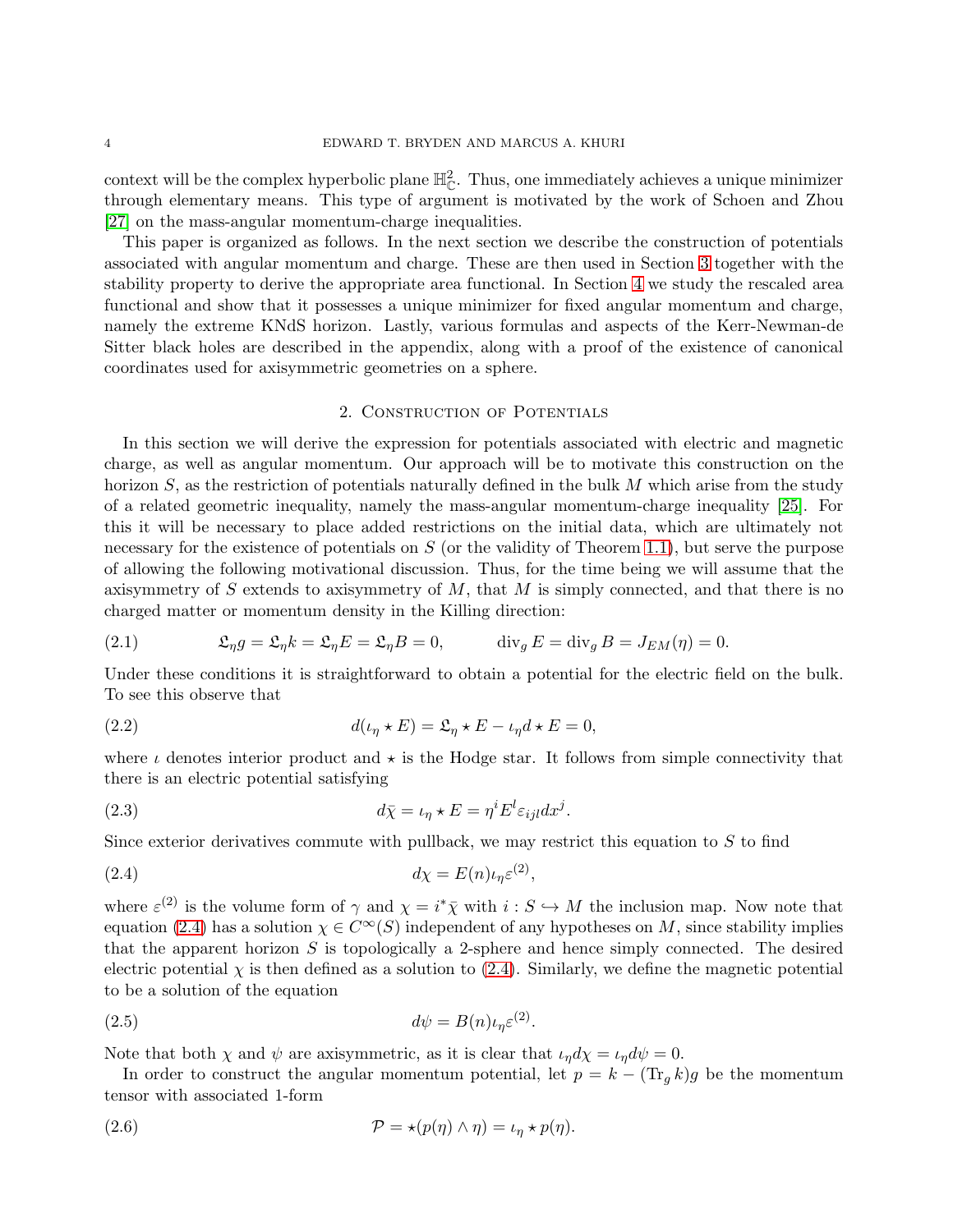Then

(2.7) 
$$
d\mathcal{P} = \mathfrak{L}_{\eta} \star p(\eta) - \iota_{\eta} d \star p(\eta) = -\iota_{\eta} \star [\star d \star p(\eta)] = \iota_{\eta} \star 8\pi J(\eta) = \iota_{\eta} \star [8\pi J_{EM}(\eta) - 2E \times B(\eta)].
$$
 Since  $E \times B = \star (E \wedge B)$  and

$$
(2.8) \qquad \iota_{\eta} \star [\iota_{\eta} \star (E \wedge B)] = \iota_{\eta} \star d\bar{\psi}(E) = \iota_{\eta} (\star E \wedge d\bar{\psi}) = (\iota_{\eta} \star E) \wedge d\bar{\psi} = \frac{1}{2} d (\bar{\chi} \wedge d\bar{\psi} - d\bar{\chi} \wedge \bar{\psi}),
$$

we have

(2.9) 
$$
d\left(\mathcal{P} - \bar{\chi} d\bar{\psi} + \bar{\psi} d\bar{\chi}\right) = 8\pi \iota_{\eta} \star J_{EM}(\eta) = 0.
$$

It follows that there exists a 'charged twist potential' such that

(2.10) 
$$
d\bar{\omega} = \mathcal{P} - \bar{\chi} d\bar{\psi} + \bar{\psi} d\bar{\chi}.
$$

In analogy with the electromagnetic potentials, we may restrict this equation to S and set  $\omega = i^* \bar{\omega}$ to find

<span id="page-4-0"></span>(2.11) 
$$
d\omega = k(n,\eta)\iota_{\eta}\varepsilon^{(2)} - \chi d\psi + \psi d\chi.
$$

As above, this equation has a solution  $\omega \in C^{\infty}(S)$  independent of any hypotheses on M, and thus the desired charged twist potential  $\omega$  is then defined to be a solution of [\(2.11\)](#page-4-0). Note that  $\iota_n d\omega = 0$ so that this potential is also axisymmetric.

We now record how the potentials just constructed encode the angular momentum  $(1.6)$  and charge [\(1.7\)](#page-1-3) of S. In what follows, as well as in the remaining sections, we will make use of a convenient coordinate system on  $S$ . By virtue of the fact that  $S$  is axisymmetric and topologically a 2-sphere, there exists a global set of polar coordinates  $(\theta, \phi)$ , with  $\theta \in [0, \pi]$  and  $\phi \in [0, 2\pi)$ , such that  $\eta = \partial_{\phi}$ and the metric takes the form

<span id="page-4-3"></span>(2.12) 
$$
\gamma = e^{2c-\sigma} d\theta^2 + e^{\sigma} \sin^2 \theta d\phi^2,
$$

where  $\sigma \in C^{\infty}(S)$  depends only on  $\theta$  and c is a constant related to the area by  $A = 4\pi e^{c}$ . Note that in order to avoid conical singularities at the two axis points  $\Gamma = {\theta = 0, \pi}$ , we must have

(2.13) 
$$
1 = \lim_{\theta \to 0} \frac{2\pi \cdot \text{Radius}}{\text{Circumference}} = \lim_{\theta \to 0} \frac{\int_0^{\theta} e^{c - \sigma/2} d\theta}{e^{\sigma/2} \sin \theta} = e^{c - \sigma(0)}
$$

and a similar expression at  $\theta = \pi$ , so that  $\sigma(0) = \sigma(\pi) = c$ . Although arguments for the existence of such a coordinate system have been given previously [\[8,](#page-20-22) [20\]](#page-20-11), we provide a detailed proof in Appendix [B](#page-18-0) which is appropriate for the current setting. In these coordinates the electromagnetic potentials are given by

<span id="page-4-1"></span>(2.14) 
$$
\chi' = E(n)e^c \sin \theta, \qquad \psi' = B(n)e^c \sin \theta,
$$

where the prime represents  $\frac{d}{d\theta}$ . Hence

<span id="page-4-4"></span>(2.15) 
$$
Q_e = \frac{1}{4\pi} \int_S E(n) dA_\gamma = \frac{1}{4\pi} \int_S \chi' d\theta \wedge d\phi = \frac{\chi(\pi) - \chi(0)}{2},
$$

and similarly

<span id="page-4-5"></span>(2.16) 
$$
Q_b = \frac{\psi(\pi) - \psi(0)}{2}.
$$

As for the angular momentum, we find that the charged twist potential is given in coordinates by

<span id="page-4-2"></span>(2.17) 
$$
\omega' = k(n, \eta)e^c \sin \theta - \chi \psi' + \psi \chi',
$$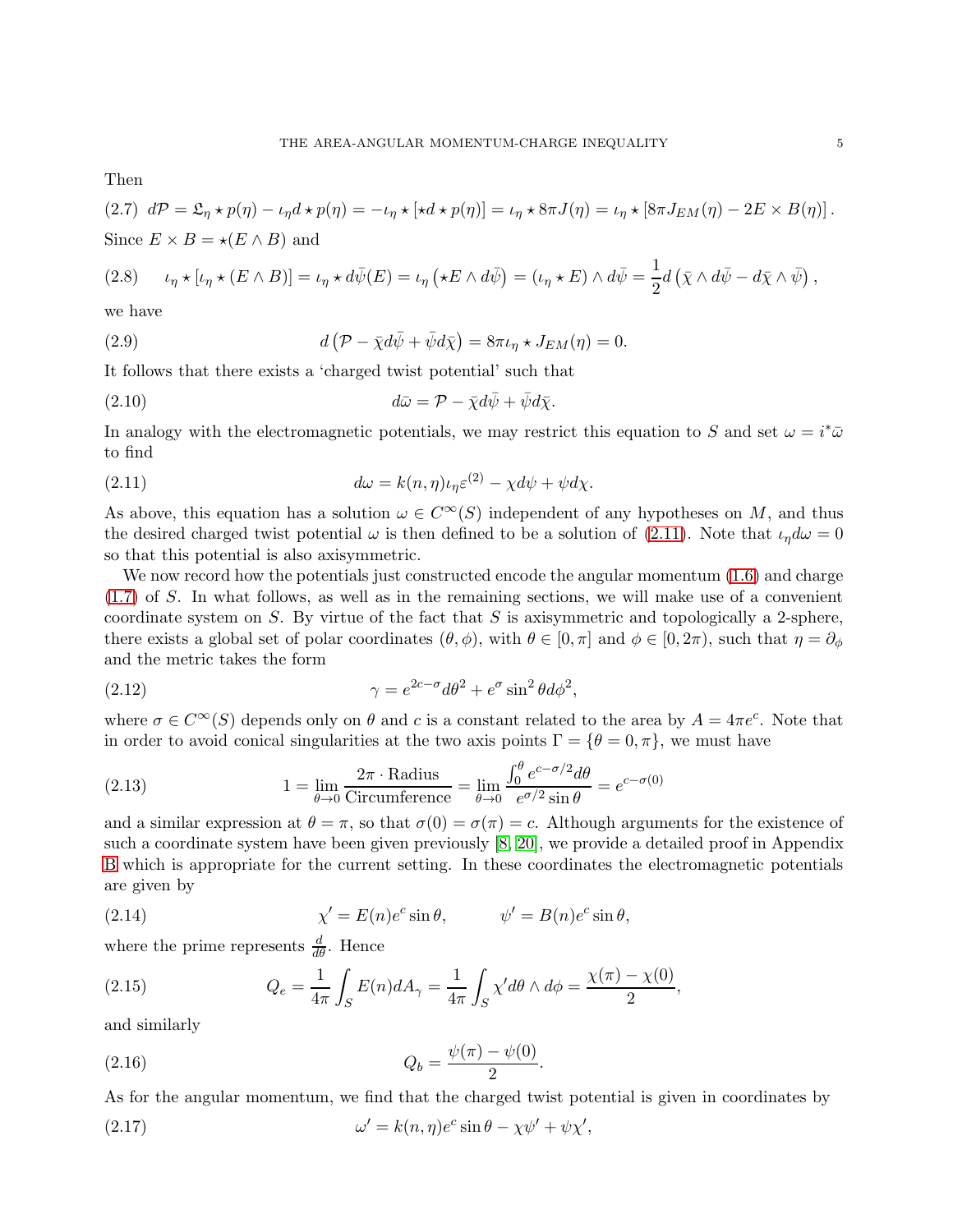and therefore

<span id="page-5-6"></span><span id="page-5-0"></span>(2.18) 
$$
\mathcal{J} = \frac{1}{8\pi} \int_{S} \left( k(n,\eta) + \psi E(n) - \chi B(n) \right) dA_{\gamma} = \frac{1}{8\pi} \int_{S} \omega' d\theta \wedge d\phi = \frac{\omega(\pi) - \omega(0)}{4}.
$$

### 3. THE AREA FUNCTIONAL

In this section the horizon stability condition will be used to derive a lower bound for the area in terms of a set of quantities related to harmonic maps from  $\mathbb{S}^2 \to \mathbb{H}_{\mathbb{C}}^2$ . From now on it will be assumed that the surface  $S$  is a stable future apparent horizon; similar arguments hold if  $S$  is a stable past apparent horizon. Stability asserts that the principal eigenvalue of the stability operator [\(1.9\)](#page-1-4) is nonnegative. Therefore, if  $\varphi_1$  denotes the positive principal eigenfunction then for any test function  $v \in C^{\infty}(S)$  we have

<span id="page-5-1"></span>(3.1) 
$$
0 \leq \int_{S} v^{2} \varphi_{1}^{-1} L \varphi_{1} = \int_{S} \nabla \varphi_{1} \cdot \nabla (\varphi_{1}^{-1} v^{2}) + 2 (X \cdot \nabla \varphi_{1}) \varphi_{1}^{-1} v^{2} + (W + \text{div}_{\gamma} X - |X|^{2}) v^{2} = \int_{S} - (|\nabla \log \varphi_{1}|^{2} - 2X \cdot \nabla \log \varphi_{1} + |X|^{2}) v^{2} + 2v (\nabla \log \varphi_{1} - X) \cdot \nabla v + W v^{2}.
$$

Let

(3.2) 
$$
e_1 = n, \qquad e_2 = e^{\sigma/2 - c} \partial_{\theta}, \qquad e_3 = \frac{1}{e^{\sigma/2} \sin \theta} \partial_{\phi},
$$

be an orthonormal frame on S, and consider an axisymmetric test function so that  $e_3(v) = 0$ . This, together with  $\mathfrak{L}_n k(n,\eta) = 0$  from [\(1.5\)](#page-1-0), and an integration by parts shows that

(3.3) 
$$
\int_{S} X(e_3)e_3(\log \varphi_1)v^2 = 0.
$$

Then [\(3.1\)](#page-5-1) implies that

<span id="page-5-2"></span>
$$
(3.4) \qquad 0 \leq \int_S |\nabla v|^2 + Wv^2 - X(e_3)^2v^2 - |e_3(\log \varphi_1)|^2v^2 - |(e_2(\log \varphi_1) - X(e_2))v - e_2(v)|^2.
$$

<span id="page-5-4"></span>**Lemma 3.1.** Under the hypotheses of Theorem [1.1,](#page-2-1) for any axisymmetric  $v \in C^{\infty}(S)$  the following stability inequality holds

<span id="page-5-3"></span>(3.5) 
$$
\int_{S} (|\nabla v|^{2} + Kv^{2}) dA_{\gamma} \ge \int_{S} (k(n, e_{3})^{2} + E(n)^{2} + B(n)^{2} + \Lambda) v^{2} dA_{\gamma}.
$$

Proof. In light of  $(3.4)$ , the desired inequality follows from the charged dominant energy condition [\(1.4\)](#page-1-2) and the computation

$$
(3.6) \qquad \mu + J(n) = \mu_{EM} + J_{EM}(n) + \frac{1}{8\pi} (|E|^2 + |B|^2) - \frac{1}{4\pi} E \times B(n) \ge \frac{1}{8\pi} (E(n)^2 + B(n)^2).
$$

In order to choose an appropriate test function  $v$ , we rely on the intuition that the stability inequality [\(3.5\)](#page-5-3) should be saturated for the extreme KNdS black hole. By analyzing the second variation of area one may verify that this is indeed the case for a test function of the form below. We then choose

<span id="page-5-5"></span>(3.7) 
$$
v = \sqrt{\zeta_a} e^{-\sigma/2}, \qquad \zeta_a = 1 + \frac{a^2 \Lambda}{3} \cos^2 \theta,
$$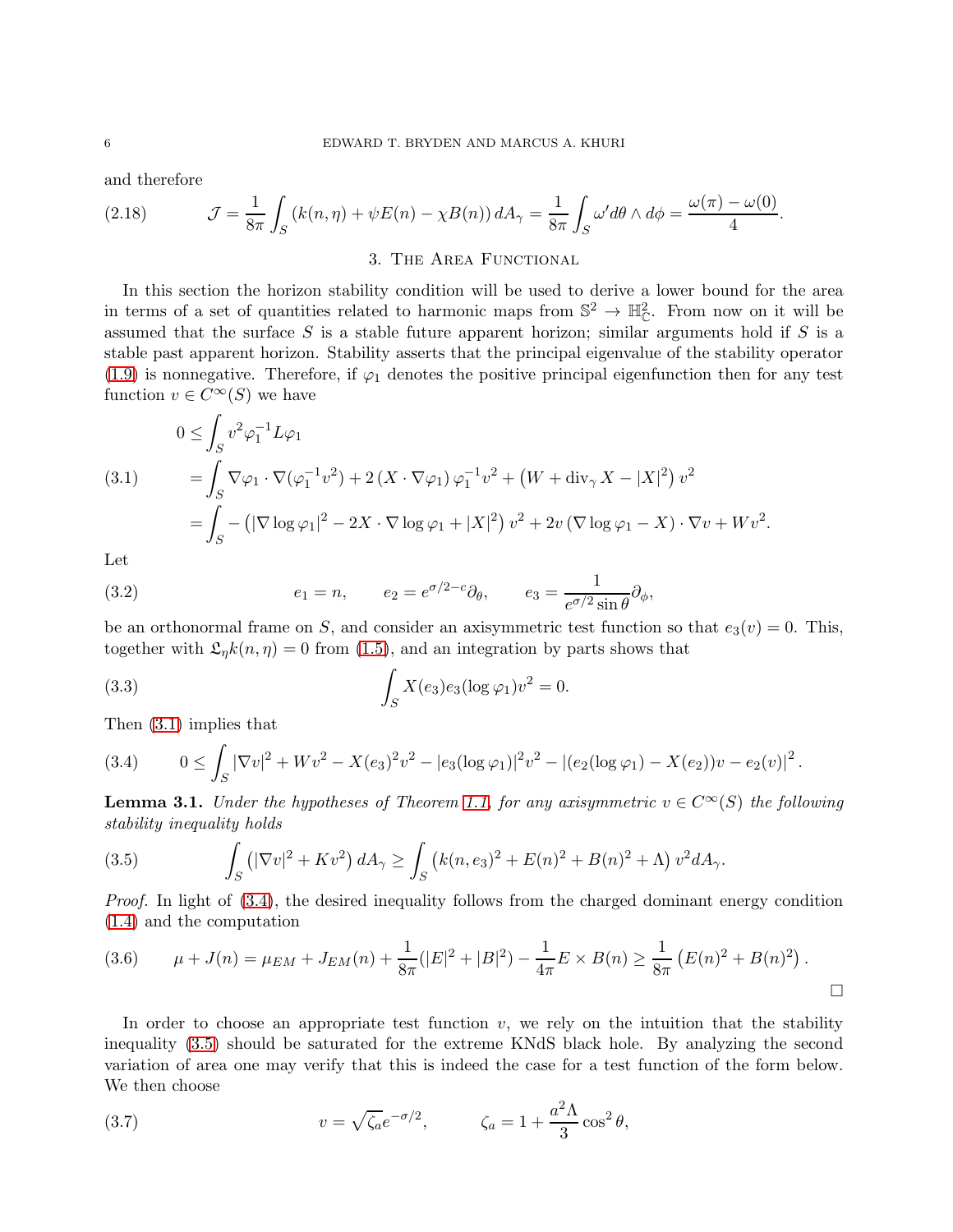where  $a$  is a constant to be specified. Each term of  $(3.5)$  will be computed separately. Observe that [\(2.14\)](#page-4-1) and [\(2.17\)](#page-4-2) yield

<span id="page-6-0"></span>(3.8) 
$$
\int_{S} (E(n)^{2} + B(n)^{2}) v^{2} dA_{\gamma} = \int_{\mathbb{S}^{2}} e^{-c} \zeta_{a} \frac{e^{-\sigma}}{\sin^{2} \theta} (\chi'^{2} + \psi'^{2}) dA,
$$

and

<span id="page-6-1"></span>(3.9) 
$$
\int_{S} k(n,e_3)^2 v^2 dA_{\gamma} = \int_{\mathbb{S}^2} e^{-c} \zeta_a \frac{e^{-2\sigma}}{\sin^4 \theta} \left( \omega' + \chi \psi' - \psi \chi' \right)^2 dA,
$$

where  $dA$  is the area form on the round sphere  $\mathbb{S}^2$ . Furthermore, calculations show that the Gauss curvature is given by

(3.10) 
$$
K = \frac{e^{\sigma - 2c}}{\sin \theta} \left[ \sin \theta - \sigma' \cos \theta - \frac{1}{2} \sigma'^2 \sin \theta - \frac{1}{2} (\sin \theta \sigma')' \right],
$$

and

(3.11) 
$$
|\nabla v|^2 = \frac{e^{-2c}}{4} \left( \frac{\zeta_a'^2}{\zeta_a} - 2\zeta_a \sigma' + \zeta_a \sigma'^2 \right).
$$

It follows that

$$
(3.12)\qquad \int_{S} (|\nabla v|^{2} + Kv^{2}) dA_{\gamma} = \int_{\mathbb{S}^{2}} e^{-c} \left[ \frac{\zeta_{a}^{\prime 2}}{4\zeta_{a}} + \zeta_{a} - \frac{\zeta_{a}^{\prime}\sigma^{\prime}}{2} - \frac{\zeta_{a}\sigma^{\prime 2}}{4} - \frac{\zeta_{a}\sigma^{\prime}\cos\theta}{\sin\theta} - \frac{\zeta_{a}(\sin\theta\sigma^{\prime})^{\prime}}{2\sin\theta} \right] dA.
$$

Integrating the last two terms by parts produces

(3.13) 
$$
\int_{\mathbb{S}^2} e^{-c} \left[ -\frac{\zeta_a \sigma' \cos \theta}{\sin \theta} - \frac{\zeta_a (\sin \theta \sigma')'}{2 \sin \theta} \right] dA \n= \int_{\mathbb{S}^2} e^{-c} \left[ \frac{\zeta'_a \sigma'}{2} + (\zeta'_a \cot \theta - \zeta_a) \sigma \right] dA + 2\pi e^{-c} \left( \zeta_a \sigma(0) + \zeta_a \sigma(\pi) \right),
$$

so that

<span id="page-6-2"></span>
$$
(3.14) \qquad \int_{S} (|\nabla v|^{2} + Kv^{2}) dA_{\gamma} = 4\pi c \alpha_{a} e^{-c} + \int_{\mathbb{S}^{2}} e^{-c} \left( \frac{\zeta_{a}^{\prime 2}}{4\zeta_{a}} + \zeta_{a} - \frac{\zeta_{a} \sigma^{\prime 2}}{4} - (1 + \Lambda a^{2} \cos^{2} \theta) \sigma \right) dA,
$$

where

(3.15) 
$$
\alpha_a = \zeta_a(0) = \zeta_a(\pi) = 1 + \frac{\Lambda a^2}{3}
$$

and we have used

<span id="page-6-4"></span>(3.16) 
$$
\zeta_a' \cot \theta - \zeta_a = -(1 + \Lambda a^2 \cos^2 \theta).
$$

By combining [\(3.8\)](#page-6-0), [\(3.9\)](#page-6-1), and [\(3.14\)](#page-6-2), the stability inequality Lemma [3.1](#page-5-4) yields

<span id="page-6-3"></span>(3.17) 
$$
4\pi c\alpha_a + \beta_a \geq \mathcal{I}_a(\Psi),
$$

where

(3.18) 
$$
\beta_a = \int_{\mathbb{S}^2} \left( \frac{\zeta_a'^2}{4\zeta_a} + \zeta_a \right) dA, \qquad \Psi = (\sigma, \omega, \chi, \psi),
$$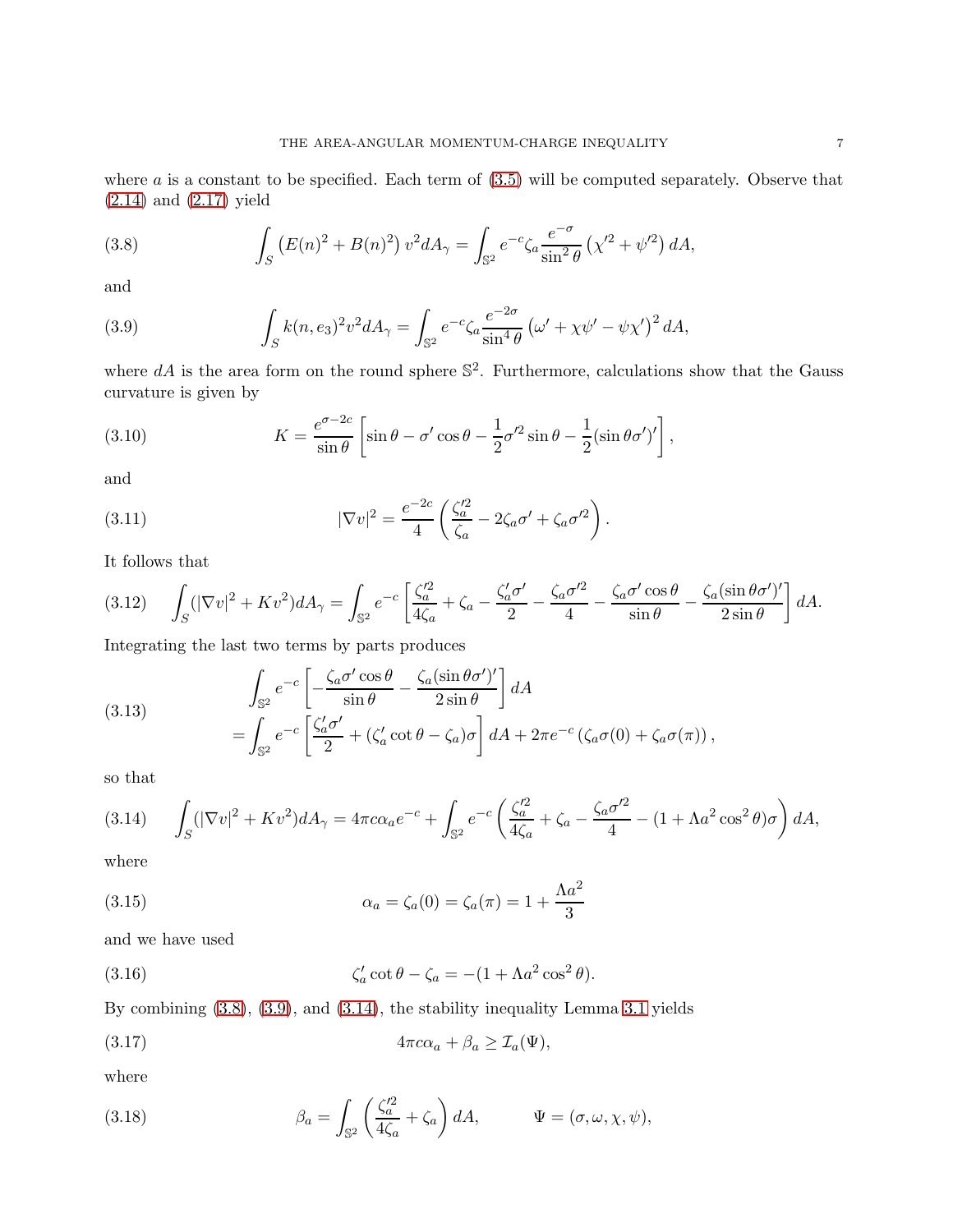and

<span id="page-7-1"></span>
$$
\mathcal{I}_a(\Psi) = \int_{\mathbb{S}^2} (1 + \Lambda a^2 \cos^2 \theta) \sigma dA
$$
\n
$$
(3.19) \qquad \qquad + \int_{\mathbb{S}^2} \zeta_a \left( \frac{\sigma'^2}{4} + \frac{e^{-2\sigma}}{\sin^4 \theta} (\omega' + \chi \psi' - \psi \chi')^2 + \frac{e^{-\sigma}}{\sin^2 \theta} (\chi'^2 + \psi'^2) + \Lambda \left( \frac{A}{4\pi} \right)^2 e^{-\sigma} \right) dA.
$$

Finally, by recalling that  $A = 4\pi e^c$ , [\(3.17\)](#page-6-3) may be rewritten as

<span id="page-7-0"></span>
$$
(3.20) \t\t A \ge 4\pi e^{\frac{\mathcal{I}_a(\Psi) - \beta_a}{4\pi\alpha_a}}.
$$

Inequality [\(3.20\)](#page-7-0) is the desired area lower bound which will play a central role in the proof of Theorem [1.1.](#page-2-1) Typically when establishing geometric inequalities in the spirit of [\(1.11\)](#page-2-0), after a lower bound has been achieved for the area in terms of a functional related to a harmonic map energy, the next step is to show that the functional attains a global minimum at an appropriate extreme black hole configuration. This is fairly straightforward when the cosmological constant is not present, since in that case the functional  $\mathcal{I}_a$  is simply a renormalized harmonic map energy. In the current situation, when  $\Lambda \neq 0$ , the primary difficulty arises from the fact that  $\mathcal{I}_a$  depends on the area A. A consequence of this is that an infimum may not exist when minimizing the functional over all maps  $\Psi$  with fixed angular momentum  $\mathcal J$  and charge Q, since the triple  $(A,\mathcal J,Q)$  may not arise from an extreme KNdS black hole. A similar situation occurs in [\[14\]](#page-20-8), and is resolved with a scaling argument which we now generalize.

<span id="page-7-2"></span>**Lemma 3.2.** Given  $(A, \mathcal{J}, Q) \in \mathbb{R}^3_+$ , there exists a unique  $(\hat{A}, \hat{\mathcal{J}}, \hat{Q}) \in \mathbb{R}^3_+$  which saturates [\(1.11\)](#page-2-0) and satisfies

(3.21) 
$$
\hat{\mathcal{J}} = \frac{\mathcal{J}}{A^2} \hat{A}^2, \qquad \hat{Q} = \frac{Q}{A} \hat{A}, \qquad \hat{A} \le \frac{4\pi}{\Lambda}.
$$

Moreover, inequality [\(1.11\)](#page-2-0) is equivalent to the inequality  $\hat{A} \geq A$ .

*Proof.* Consider the curve in  $\mathbb{R}^3_+$  given by

(3.22) 
$$
f(\tau) = (A(\tau), \mathcal{J}(\tau), Q(\tau)) = \left(\tau, \frac{\mathcal{J}}{A^2} \tau^2, \frac{Q}{A} \tau\right).
$$

For small  $\tau$  the two sides of [\(1.11\)](#page-2-0) have the asymptotics

(3.23) 
$$
\mathcal{J}^2(\tau) + \frac{Q^4(\tau)}{4} \sim \tau^4, \qquad \frac{A^2(\tau)}{64\pi^2} \left[ \left( 1 - \frac{\Lambda A(\tau)}{4\pi} \right) \left( 1 - \frac{\Lambda A(\tau)}{12\pi} \right) - \frac{2\Lambda Q^2(\tau)}{3} \right] \sim \tau^2.
$$

Thus, for small  $\tau$  inequality [\(1.11\)](#page-2-0) holds when restricted to the curve f, although for large  $\tau$  it is clear that the opposite inequality holds. It follows that there exists a time  $\tau = \tilde{A}$  for which [\(1.11\)](#page-2-0) is saturated. Further analysis of the zeros of the associated quartic equation show that this time is unique among those for which  $\tau = A(\tau) \leq \frac{4\pi}{\Lambda}$ .

Lastly, the inequality  $\hat{A} \geq A$  holds if and only if the point  $(A, \mathcal{J}, Q)$  lies below the surface in  $\mathbb{R}^3_+$ defined by equality in [\(1.11\)](#page-2-0); here 'below' refers to the interpretation of the  $\mathcal{J}$ -axis as measuring height. Therefore  $\hat{A} > A$  if and only if the inequality (1.11) holds. height. Therefore  $A \geq A$  if and only if the inequality [\(1.11\)](#page-2-0) holds.

The fact that  $(A, \mathcal{J}, Q)$  saturates [\(1.11\)](#page-2-0) implies that these values for the area, angular momentum, and charge arise from an extreme KNdS solution. This particular extreme KNdS solution yields a map  $\Psi_0$  (see Appendix [A\)](#page-15-0) which is a candidate minimizer for a rescaled version of the functional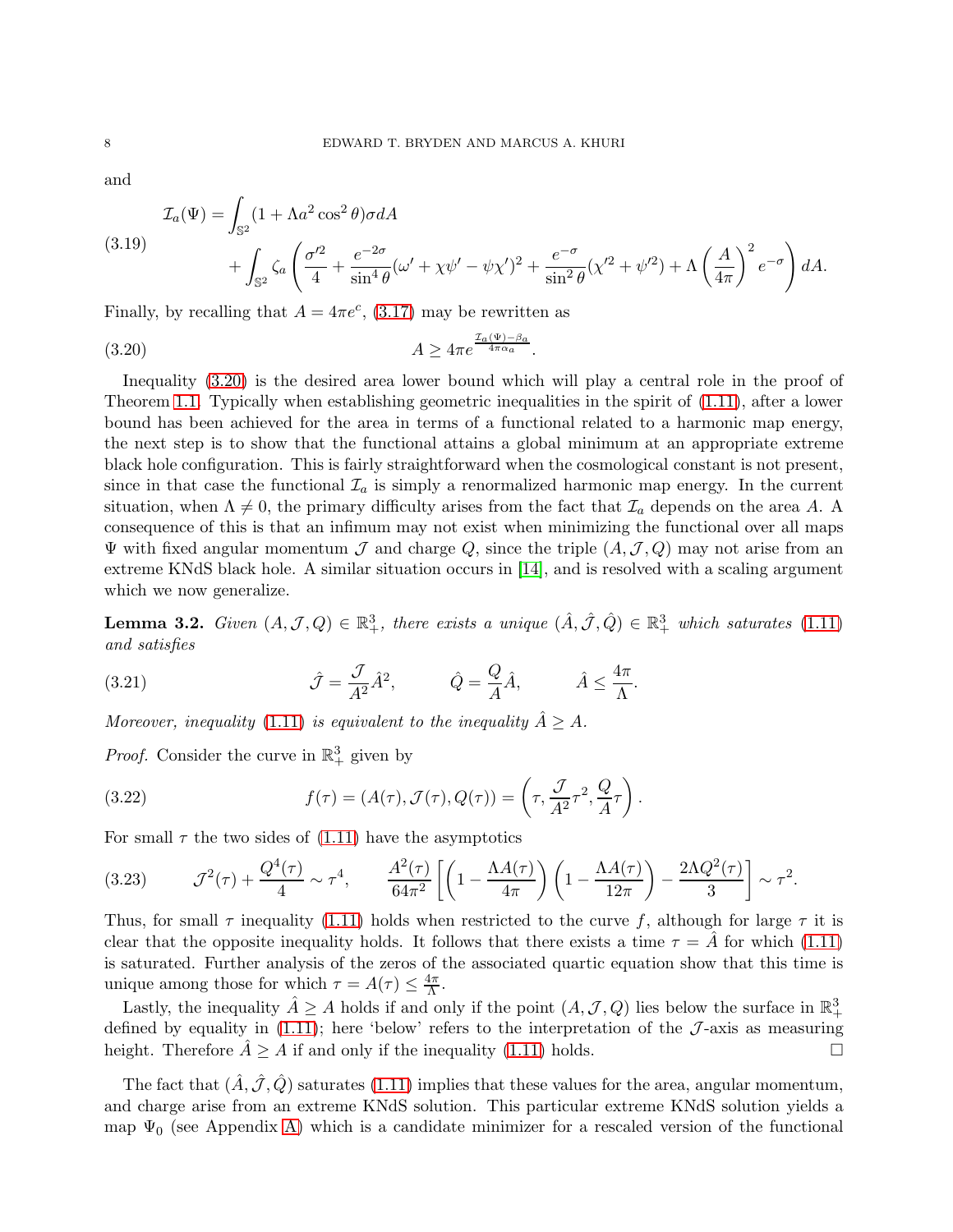in [\(3.19\)](#page-7-1). To construct the rescaled functional let  $\mathcal{M}(\hat{\mathcal{J}},\hat{Q})$  denote the mass of the extreme KNdS black hole, and set

(3.24) 
$$
\hat{a} = \frac{\hat{\mathcal{J}}}{\mathcal{M}(\hat{\mathcal{J}}, \hat{Q})}, \qquad \hat{\Psi} = (\hat{\sigma}, \hat{\omega}, \hat{\chi}, \hat{\psi}) = \left(\sigma + \log \frac{\hat{A}}{A}, \frac{\hat{A}^2}{A^2} \omega, \frac{\hat{A}}{A} \chi, \frac{\hat{A}}{A} \psi\right).
$$

Note that  $\hat{a}$  is the value of the parameter  $a$  in the extreme KNdS solution (Appendix [A\)](#page-15-0) having angular momentum  $\hat{\mathcal{J}}$  and charge  $\hat{Q}$ , and moreover

(3.25) 
$$
\hat{\mathcal{J}} = \frac{\hat{\omega}(\pi) - \hat{\omega}(0)}{4}, \qquad \hat{Q}_e = \frac{\hat{\chi}(\pi) - \hat{\chi}(0)}{2}, \qquad \hat{Q}_b = \frac{\hat{\psi}(\pi) - \hat{\psi}(0)}{2}.
$$

A calculation shows that

(3.26) 
$$
\mathcal{I}_{\hat{a}}(\Psi) = \mathcal{I}_{\hat{a}}(\hat{\Psi}) - 2\log \frac{\hat{A}}{A} \int_{\mathbb{S}^2} (1 + \Lambda \hat{a}^2 \cos^2 \theta) dA = \mathcal{I}_{\hat{a}}(\hat{\Psi}) - 8\pi \alpha_{\hat{a}} \log \frac{\hat{A}}{A},
$$

and therefore [\(3.20\)](#page-7-0) becomes

$$
(3.27) \t\t A \ge 4\pi e^{\frac{\mathcal{I}_{\hat{a}}(\hat{\Psi}) - \beta_{\hat{a}}}{4\pi\alpha_{\hat{a}}}}\frac{A^2}{\hat{A}^2}.
$$

<span id="page-8-3"></span>**Lemma 3.3.** The area-angular momentum-charge- $\Lambda$  inequality [\(1.11\)](#page-2-0) holds if  $\mathcal{I}_{\hat{a}}(\hat{\Psi}) \geq \mathcal{I}_{\hat{a}}(\Psi_0)$ .

Proof. Computation of the area of the extreme KNdS horizon yields

$$
(3.28) \t 4\pi e^{\frac{\mathcal{I}_{\hat{a}}(\Psi_0)-\beta_{\hat{a}}}{4\pi\alpha_{\hat{a}}}} = \hat{A}.
$$

<span id="page-8-0"></span>From [\(3.27\)](#page-8-1) we then have  $\hat{A} \geq A$ , and the desired result follows Lemma [3.2.](#page-7-2)

<span id="page-8-1"></span>4. Minimization and the Proof of Theorem [1.1](#page-2-1)

In this section we study the minimization properties of the functional  $\mathcal{I}_a$ , when the parameters a and A defining the functional arise from an extreme KNdS black hole; it will be extremized over the space of maps  $\Psi = (\sigma, \omega, \chi, \psi) : \mathbb{S}^2 \to \mathbb{H}_{\mathbb{C}}^2$  having angular momentum and charge  $\mathcal{J}, Q_e$ , and  $Q_b$ arising from the same extreme KNdS solution. The fundamental reason behind the success of the minimization procedure to follow, is the fact that  $\mathcal{I}_a$  is closely related to a harmonic map energy. To give the precise relationship, let  $\Omega \subset \mathbb{S}^2$  be a domain which does not intersect the axis  $\Gamma$ , and consider the functional  $\mathcal{I}_{\Omega}(\Psi)$  which is obtained from [\(3.19\)](#page-7-1) by restricting the domain of integration to  $\Omega$ . Let  $u = -\sigma/2 - \log \sin \theta$  and set  $\tilde{\Psi} = (u, \omega, \chi, \psi) : \mathbb{S}^2 \setminus \Gamma \to \mathbb{H}_{\mathbb{C}}^2$ , then the quasi-harmonic map energy over  $\Omega$  is given by

<span id="page-8-2"></span>(4.1) 
$$
E_{\Omega}(\tilde{\Psi}) = \int_{\Omega} \zeta_a \left( u'^2 + e^{4u} (\omega' + \chi \psi' - \psi \chi')^2 + e^{2u} (\chi'^2 + \psi'^2) + \Lambda \left( \frac{A}{4\pi} \right)^2 e^{2u} \sin^2 \theta \right) dA.
$$

Recall that the complex hyperbolic plane  $\mathbb{H}_{\mathbb{C}}^2$  is the homogeneous Riemannian manifold  $(\mathbb{R}^4, h_0)$  with metric

(4.2) 
$$
h_0 = du^2 + e^{4u}(dv + \chi d\psi - \psi d\chi)^2 + e^{2u}(d\chi^2 + d\psi^2),
$$

and therefore the pseudo-energy [\(4.1\)](#page-8-2) differs from the harmonic energy by the factor  $\zeta_a$  and the last term involving  $\Lambda$ . Now integrate by parts and use  $(3.16)$  in the form

(4.3) 
$$
\operatorname{div}_{\mathbb{S}^2} (\zeta_a \nabla \log \sin \theta) = -(1 + \Lambda a^2 \cos^2 \theta)
$$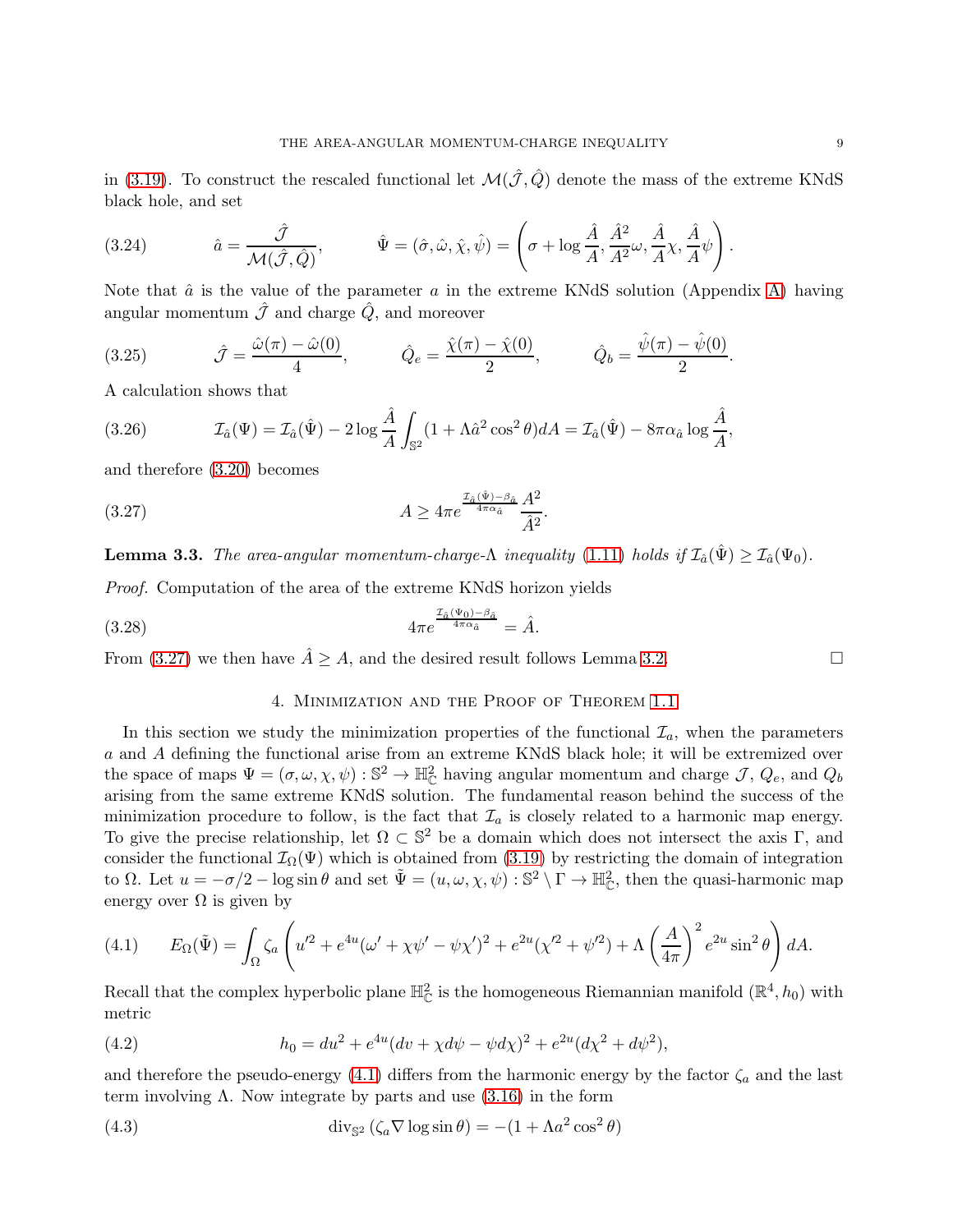to obtain

(4.4) 
$$
\mathcal{I}_{\Omega}(\Psi) = E_{\Omega}(\tilde{\Psi}) - \int_{\Omega} (1 + \Lambda a^2 \cos^2 \theta) \log \sin \theta dA - \int_{\partial \Omega} \zeta_a(\sigma + 2 \log \sin \theta) \partial_\nu \log \sin \theta ds,
$$

where  $\nu$  is the unit outer normal to  $\partial\Omega$ . This shows that  $\mathcal{I}_a$  may be considered as a regularization of E since the infinite term  $\int \zeta_a (\log \sin \theta)^2$  has been removed. Furthermore, since the two functionals differ only by a boundary term and a constant, they must have the same critical points.

Let  $\Psi_0 = (\sigma_0, \omega_0, \chi_0, \psi_0)$  be the renormalized map arising from the extreme KNdS solution which is associated with the functional  $\mathcal{I}_a$ . As is shown in Appendix [A,](#page-15-0)  $\Psi_0$  is a critical point of  $\mathcal{I}_a$ . It is the purpose of this section to show that  $\Psi_0$  realizes the global minimum for  $\mathcal{I}_a$ .

<span id="page-9-1"></span>**Theorem 4.1.** Suppose that  $\Psi = (\sigma, \omega, \chi, \psi)$  is smooth and satisfies the asymptotics [\(4.10\)](#page-9-0) with  $\omega|_{\Gamma} = \omega_0|_{\Gamma}$ ,  $\chi|_{\Gamma} = \chi_0|_{\Gamma}$ ,  $\psi|_{\Gamma} = \psi_0|_{\Gamma}$ , then for any  $p \ge 1$  there exists a constant  $C > 0$  such that

(4.5) 
$$
\mathcal{I}_a(\Psi) - \mathcal{I}_a(\Psi_0) \ge C \int_{\mathbb{S}^2} \left( \mathrm{dist}_{\mathbb{H}_{\mathbb{C}}^2}(\tilde{\Psi}, \tilde{\Psi}_0) - D \right)^2 dA,
$$

where D is the average value of  $\text{dist}_{\mathbb{H}_{\mathbb{C}}^2}(\tilde{\Psi}, \tilde{\Psi}_0)$ .

The proof of this result is based on convexity of the quasi-harmonic energy under geodesic deformations; such a property is well-known for the pure harmonic energy when the target space is nonpositively curved. To explain how this works, let  $\Omega_{\varepsilon} = \{(\theta, \phi) \in \mathbb{S}^2 \mid \sin \theta > \varepsilon\}$ . Then with a cut-and-paste argument it will be shown that we may assume that  $\Psi$  satisfies

<span id="page-9-3"></span>(4.6) 
$$
\text{supp}(\omega - \omega_0, \chi - \chi_0, \psi - \psi_0) \subset \Omega_{\varepsilon}.
$$

Next, let  $\tilde{\Psi}_t$ ,  $t \in [0,1]$  be a geodesic in  $\mathbb{H}_{\mathbb{C}}^2$  connecting  $\tilde{\Psi}_1 = \tilde{\Psi}$  and  $\tilde{\Psi}_0$ , this means that for each  $(\theta, \phi)$ in the domain,  $t \to \tilde{\Psi}_t(\theta, \phi)$  is a geodesic. It then follows that  $(\omega_t, \chi_t, \psi_t) \equiv (\omega_0, \chi_0, \psi_0)$  on  $\mathbb{S}^2 \setminus \Omega_{\varepsilon}$ , so that in particular  $\sigma_t = \sigma_0 + t(\sigma - \sigma_0)$  on this domain. The fact that  $\sigma_t$  is linear together with convexity of the quasi-harmonic energy yields

<span id="page-9-2"></span>(4.7) 
$$
\frac{d^2}{dt^2} \mathcal{I}_a(\Psi_t) \geq 2 \int_{\mathbb{S}^2} |\nabla \operatorname{dist}_{\mathbb{H}_{\mathbb{C}}^2}(\tilde{\Psi}, \tilde{\Psi}_0)|^2 dA.
$$

Furthermore, since  $\Psi_0$  is a critical point

<span id="page-9-5"></span>(4.8) 
$$
\frac{d}{dt}\mathcal{I}_a(\Psi_t)|_{t=0}=0.
$$

Theorem [4.1](#page-9-1) may then be established by integrating  $(4.7)$  and applying the Poincaré inequality. In the remainder of this section we will justify each of these steps.

Before proceeding we record the appropriate asymptotic behavior of Ψ. Our assumptions here are based on the asymptotics  $(\theta \to 0, \pi)$  of the extreme KNdS map  $\Psi_0$ , which are given by

<span id="page-9-4"></span>
$$
(4.9) \ \sigma_0|_{\Gamma} = \log\left(\frac{A}{4\pi}\right), \ \omega_0, \chi_0, \psi_0 = O(1), \ \sigma'_0, \omega'_0, \chi'_0, \psi'_0 = O(\sin\theta), \ \omega'_0 + \chi_0\psi'_0 - \psi_0\chi'_0 = O(\sin^3\theta).
$$

We then require that  $\Psi$  satisfies

<span id="page-9-0"></span>
$$
(4.10) \ \sigma|_{\Gamma} = \log\left(\frac{A}{4\pi}\right), \quad \omega, \chi, \psi = O(1), \quad \sigma', \omega', \chi', \psi' = O(\sin\theta), \quad \omega' + \chi\psi' - \psi\chi' = O(\sin^{1+\delta}\theta),
$$

for some  $\delta > 0$ .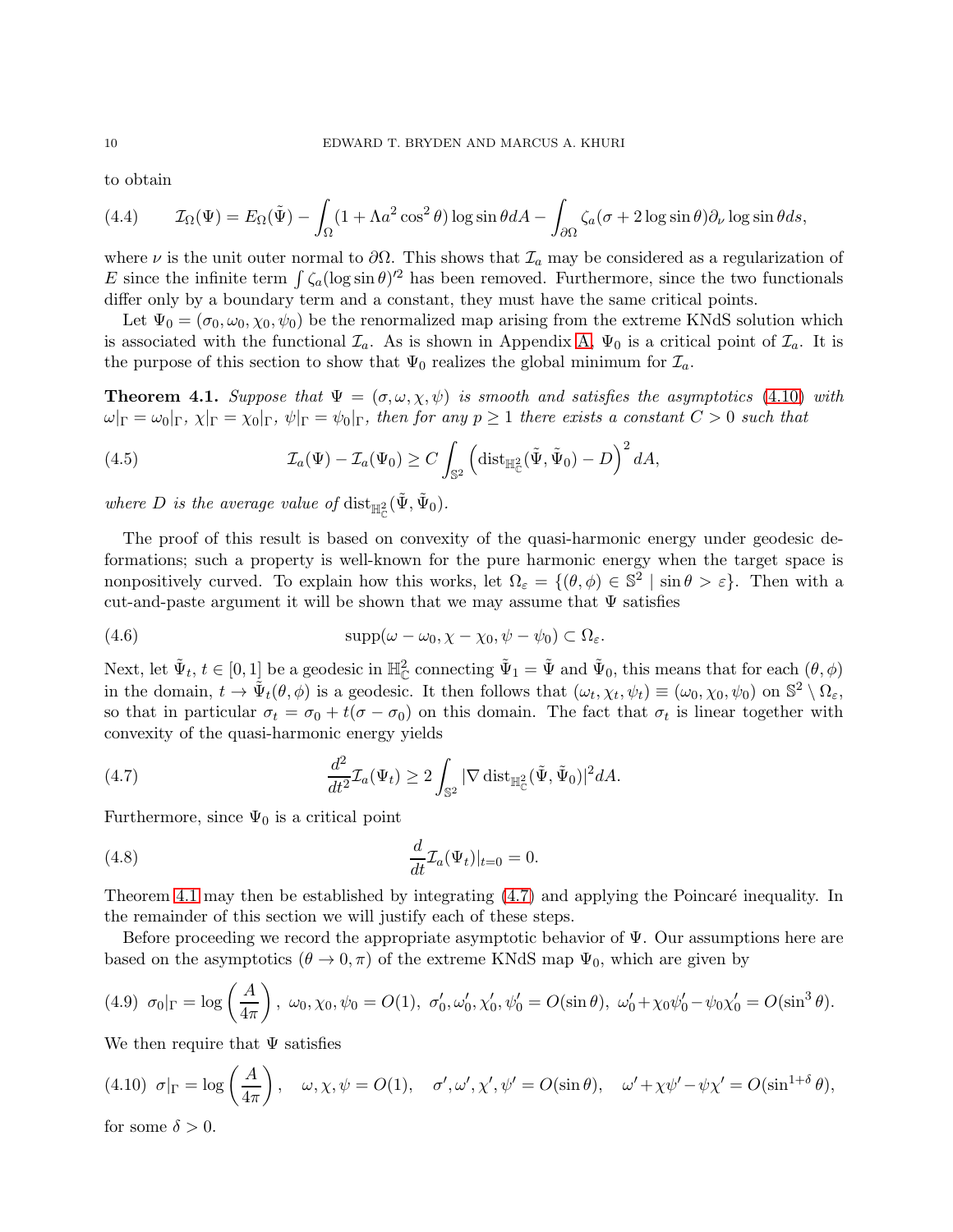In order to carry out the proof of Theorem [4.1](#page-9-1) as outlined above, we first show that it is possible to approximate  $\mathcal{I}_a(\Psi)$  by replacing  $\Psi$  with a map  $\Psi_{\varepsilon}$  which satisfies [\(4.6\)](#page-9-3). This is achieved with a cut and paste argument. Define a Lipschitz cut-off function

(4.11) 
$$
\varphi_{\varepsilon}(\theta) = \begin{cases} 0 & \text{if } \sin \theta \leq \varepsilon, \\ \frac{\log(\frac{\sin \theta}{\varepsilon})}{\log(\frac{\sqrt{\varepsilon}}{\varepsilon})} & \text{if } \varepsilon < \sin \theta < \sqrt{\varepsilon}, \\ 1 & \text{if } \sin \theta \geq \sqrt{\varepsilon}, \end{cases}
$$

and let

(4.12) 
$$
\Psi_{\varepsilon} = (\sigma, \omega_{\varepsilon}, \chi_{\varepsilon}, \psi_{\varepsilon}), \qquad (\omega_{\varepsilon}, \chi_{\varepsilon}, \psi_{\varepsilon}) = (\omega_0, \chi_0, \psi_0) + \varphi_{\varepsilon}(\omega - \omega_0, \chi - \chi_0, \psi - \psi_0),
$$

so that  $\Psi_{\varepsilon} = (\sigma, \omega_0, \chi_0, \psi_0)$  on  $\mathbb{S}^2 \setminus \Omega_{\varepsilon}$ .

<span id="page-10-0"></span>Lemma 4.2.  $\lim_{\varepsilon \to 0} \mathcal{I}_a(\Psi_{\varepsilon}) = \mathcal{I}_a(\Psi)$ .

Proof. Write

(4.13) 
$$
\mathcal{I}_a(\Psi_{\varepsilon}) = \mathcal{I}_a(\Psi_{\varepsilon})|_{\sin \theta \leq \varepsilon} + \mathcal{I}_a(\Psi_{\varepsilon})|_{\varepsilon < \sin \theta < \sqrt{\varepsilon}} + \mathcal{I}_a(\Psi_{\varepsilon})|_{\sin \theta \geq \sqrt{\varepsilon}},
$$

and observe that

(4.14) 
$$
\mathcal{I}_a(\Psi_\varepsilon)|_{\sin\theta\geq\sqrt{\varepsilon}}\to\mathcal{I}_a(\Psi)
$$

by the dominated convergence theorem. Moreover

$$
\mathcal{I}_{a}(\Psi_{\varepsilon})|_{\sin\theta\leq\varepsilon} = \int_{\sin\theta\leq\varepsilon} \left( \underbrace{\frac{(1+\Lambda a^{2}\cos^{2}\theta)\sigma}_{O(1)}}_{O(1)} + \underbrace{\zeta_{a}\Lambda\left(\frac{A}{4\pi}\right)^{2}e^{-\sigma}}_{O(1)} \right) dA
$$
\n
$$
(4.15)
$$
\n
$$
+ \int_{\sin\theta\leq\varepsilon} \zeta_{a} \left( \underbrace{\frac{\sigma'^{2}}{4}}_{O(1)} + \frac{e^{-2\sigma}}{\sin^{4}\theta} \underbrace{(\omega'_{0} + \chi_{0}\psi'_{0} - \psi_{0}\chi'_{0})^{2}}_{O(\sin^{6}\theta)} + \frac{e^{-\sigma}}{\sin^{2}\theta} \underbrace{(\chi'^{2}_{0} + \psi'^{2}_{0})}_{O(\sin^{2}\theta)} \right) dA
$$
\n
$$
\to 0.
$$

Next consider the region  $\varepsilon < \sin \theta < \sqrt{\varepsilon}$ , and note that uniform boundedness of the following integrand implies

(4.16) 
$$
\int_{\varepsilon < \sin \theta < \sqrt{\varepsilon}} \left( (1 + \Lambda a^2 \cos^2 \theta) \sigma + \zeta_a \Lambda \left( \frac{A}{4\pi} \right)^2 e^{-\sigma} \right) dA = O(\sqrt{\varepsilon}).
$$

To proceed further use the fact that  $\omega|_{\Gamma} = \omega_0|_{\Gamma}$ ,  $\chi|_{\Gamma} = \chi_0|_{\Gamma}$ ,  $\psi|_{\Gamma} = \psi_0|_{\Gamma}$  together with [\(4.9\)](#page-9-4) and [\(4.10\)](#page-9-0) yields

(4.17) 
$$
|\omega - \omega_0| + |\chi - \chi_0| + |\psi - \psi_0| = O(\sin^2 \theta).
$$

Then since

(4.18) 
$$
\chi'_{\varepsilon} = \varphi_{\varepsilon} \chi' + (1 - \varphi_{\varepsilon}) \chi'_{0} + \varphi'_{\varepsilon} (\chi - \chi_{0})
$$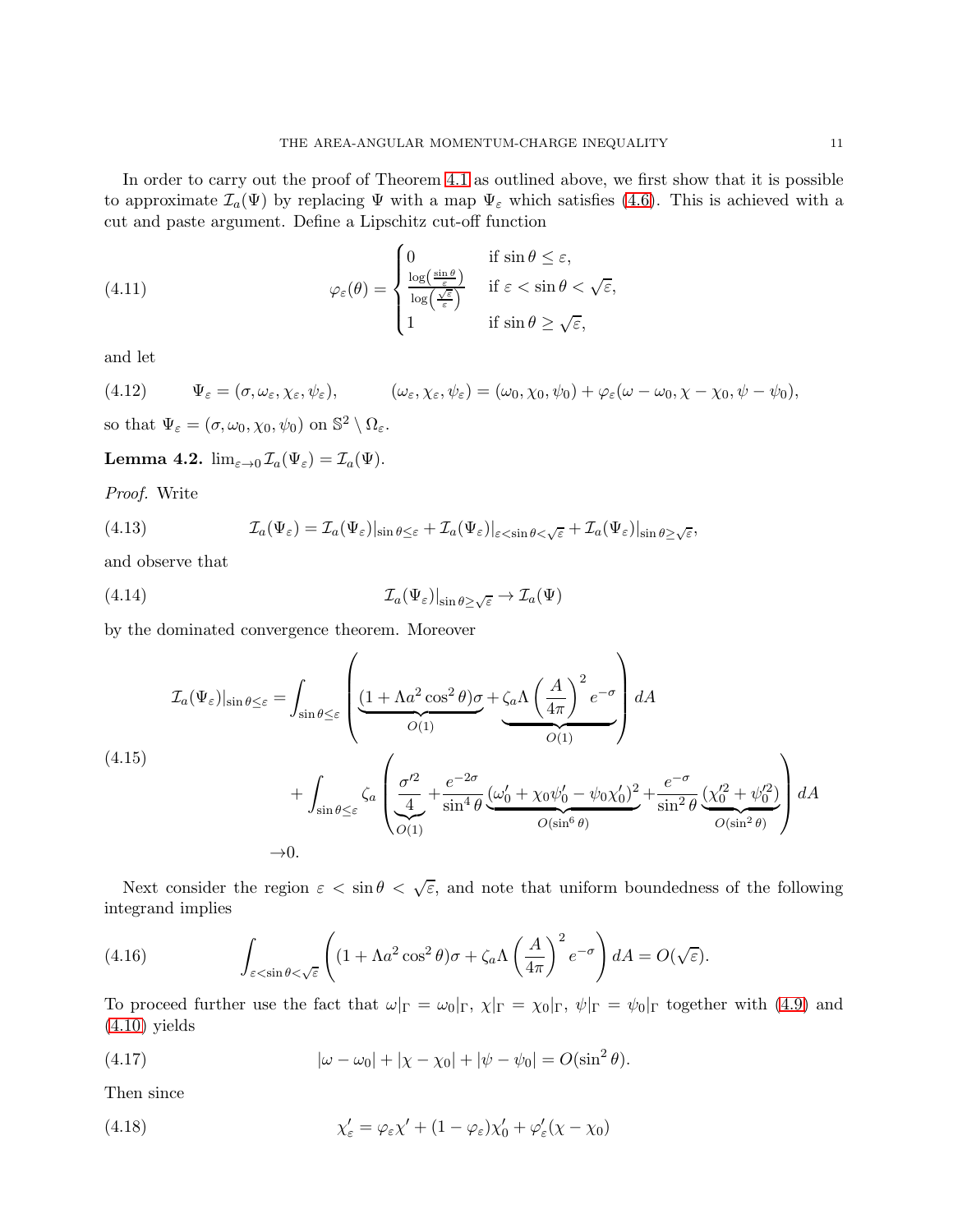and similarly for  $\psi_{\varepsilon}'$ , we have that for some constant C independent of  $\varepsilon$ 

$$
\int_{\varepsilon < \sin \theta < \sqrt{\varepsilon}} \zeta_a \frac{e^{-\sigma}}{\sin^2 \theta} (\chi_{\varepsilon}^2 + \psi_{\varepsilon}^2) dA
$$
\n
$$
(4.19) \leq \int_{\varepsilon < \sin \theta < \sqrt{\varepsilon}} \frac{C}{\sin \theta} \left( \frac{\chi^2}{\omega_{\sin^2 \theta}} + \frac{\chi_0^2}{\omega_{\sin^2 \theta}} + \frac{\psi_{\varepsilon}^2 (\chi - \chi_0)^2}{\omega_{\sin^2 \theta}} + \frac{\psi_{\varepsilon}^2}{\omega_{\sin^2 \theta}} + \frac{\psi_{0}^2}{\omega_{\sin^2 \theta}} + \frac{\psi_{\varepsilon}^2 (\psi - \psi_0)^2}{\omega_{\sin^2 \theta}} \right) d\theta
$$
\n
$$
= O(\varepsilon).
$$

Finally a calculation shows that

$$
(4.20) \quad \frac{\omega_{\varepsilon}^{\prime} + \chi_{\varepsilon} \psi_{\varepsilon}^{\prime} - \psi_{\varepsilon} \chi_{\varepsilon}^{\prime}}{\varepsilon} = \varphi_{\varepsilon} (\omega^{\prime} + \chi \psi^{\prime} - \psi \chi^{\prime}) + (1 - \varphi_{\varepsilon}) (\omega_{0}^{\prime} + \chi_{0} \psi_{0}^{\prime} - \psi_{0} \chi_{0}^{\prime}) + \varphi_{\varepsilon}^{\prime} (\omega - \omega_{0}) + \varphi_{\varepsilon}^{\prime} (\chi_{0} \psi - \psi_{0} \chi) + \varphi_{\varepsilon} (1 - \varphi_{\varepsilon}) [(\psi - \psi_{0}) (\chi - \chi_{0})^{\prime} - (\chi - \chi_{0}) (\psi - \psi_{0})^{\prime}],
$$

and hence

$$
\int_{\varepsilon < \sin \theta < \sqrt{\varepsilon}} \zeta_a \frac{e^{-2\sigma}}{\sin^4 \theta} (\omega_{\varepsilon}^{\prime} + \chi_{\varepsilon} \psi_{\varepsilon}^{\prime} - \psi_{\varepsilon} \chi_{\varepsilon}^{\prime})^2 dA
$$
\n
$$
\leq \int_{\varepsilon < \sin \theta < \sqrt{\varepsilon}} \frac{C}{\sin^3 \theta} \left( \frac{(\omega^{\prime} + \chi \psi^{\prime} - \psi \chi^{\prime})^2}{\omega(\sin^{2} + 2\delta \theta)} + \frac{(\omega_0^{\prime} + \chi_0 \psi_0^{\prime} - \psi_0 \chi_0^{\prime})^2}{\omega(\sin^6 \theta)} + \int_{\varepsilon < \sin \theta < \sqrt{\varepsilon}} \frac{C}{\sin^3 \theta} \left( \frac{\varphi_{\varepsilon}^{\prime 2} (\chi_0 \psi - \psi_0 \chi)^2}{\omega(\frac{\sin \theta}{\log \varepsilon})^2} + \frac{(\psi - \psi_0)^2 (\chi^{\prime} - \chi_0^{\prime})^2}{\omega(\sin^6 \theta)} + \frac{(\chi - \chi_0)^2 (\psi^{\prime} - \psi_0^{\prime})^2}{\omega(\sin^6 \theta)} \right) d\theta
$$
\n
$$
= O\left(\frac{1}{|\log \varepsilon|}\right).
$$
\nIt follows that  $\mathcal{I}_a(\Psi_{\varepsilon})|_{\varepsilon < \sin \theta < \sqrt{\varepsilon} \to 0$ .

It follows that  $\mathcal{I}_a(\Psi_{\varepsilon})|_{\varepsilon < \sin \theta < \sqrt{\varepsilon}} \to 0$ .

The next proposition establishes the primary tool used in the minimization procedure. Namely, the quasi-harmonic energy [\(4.1\)](#page-8-2) is convex along geodesic deformations.

<span id="page-11-0"></span>**Proposition 4.3.** Let  $F_t: \Omega \to \mathbb{H}_{\mathbb{C}}^2$  be a family of smooth maps, where  $\Omega$  is a domain in  $\mathbb{S}^2$ . Suppose that for each  $(\theta, \phi) \in \Omega$  the curve  $t \mapsto F_t(\theta, \phi)$ ,  $t \in [0, 1]$  is a geodesic, then

(4.22) 
$$
\frac{d^2}{dt^2} E_{\Omega}(F_t) \geq 2 \int_{\Omega} |\nabla \operatorname{dist}_{\mathbb{H}_{\mathbb{C}}^2}(F_1, F_0)|^2 dA.
$$

*Proof.* Let  $\gamma_0$  and  $h_0$  denote the metrics on the round 2-sphere and complex hyperbolic plane, respectively. Then the square of the harmonic energy density is

.

(4.23) 
$$
|dF_t|^2 = \gamma_0^{ij}(h_0)_{lm}\partial_i F_t^l \partial_j F_t^m
$$

We then have

(4.24) 
$$
E_{\Omega}(F_t) = \int_{\Omega} \zeta_a \left( |dF_t|^2 + \Lambda \left( \frac{A}{4\pi} \right)^2 e^{2u_t} \sin^2 \theta \right) dA,
$$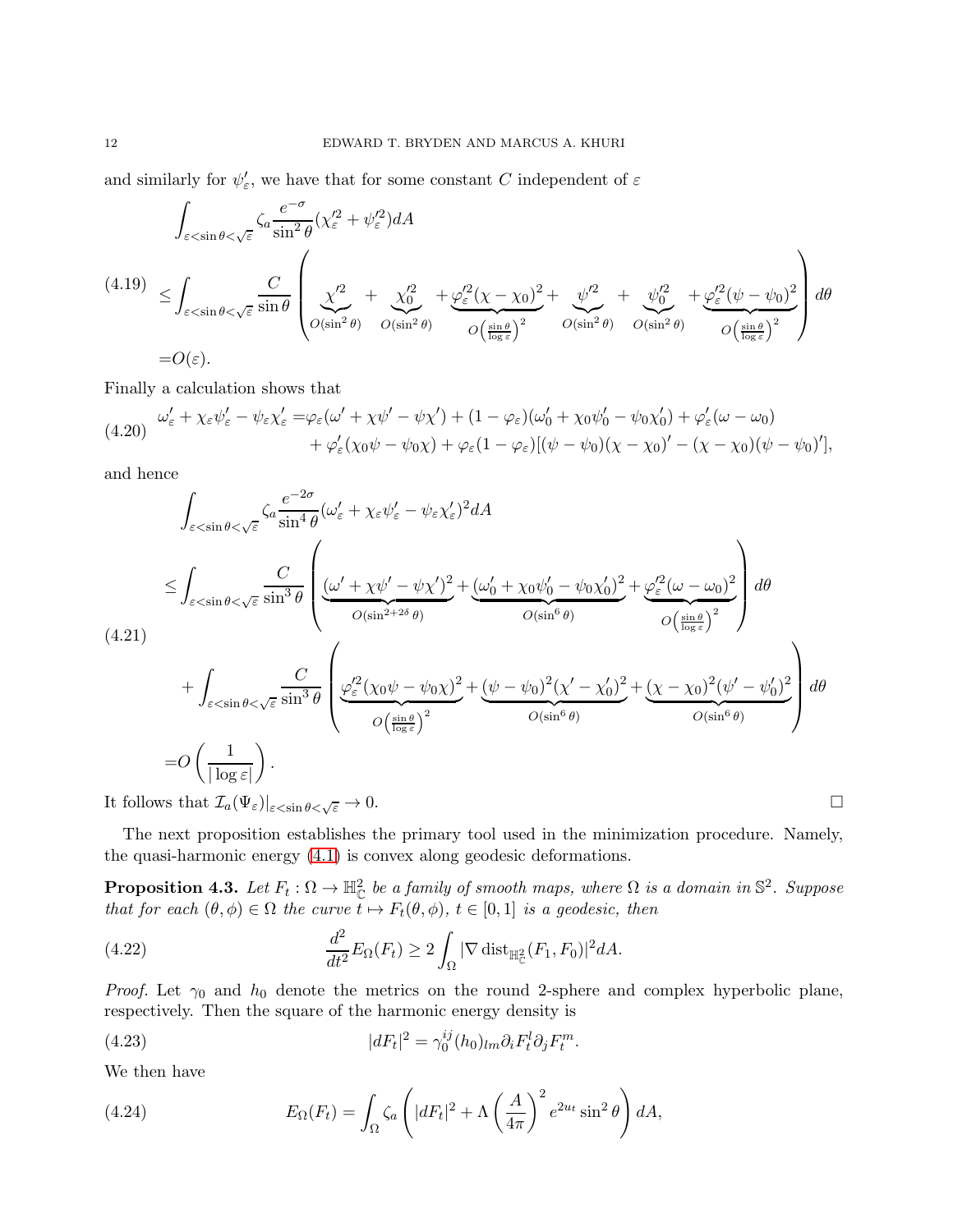where  $F_t = (u_t, \omega_t, \chi_t, \psi_t)$ . Observe that since  $F_t$  is a geodesic and  $\mathbb{H}_{\mathbb{C}}^2$  is negatively curved

$$
\frac{d^2}{dt^2} \frac{1}{2} \int_{\Omega} \zeta_a |dF_t|^2 dA = \int_{\Omega} \zeta_a \gamma_0^{ij} \left( \langle \nabla_t \partial_i F_t, \nabla_t \partial_j F_t \rangle_{h_0} + \langle \nabla_t \nabla_i \partial_t F_t, \partial_j F_t \rangle_{h_0} \right) dA
$$
\n
$$
= \int_{\Omega} \zeta_a \gamma_0^{ij} \left( \langle \nabla_i \partial_t F_t, \nabla_j \partial_t F_t \rangle_{h_0} + \langle R^{\mathbb{H}^2} (\partial_t F_t, \partial_i F_t) \partial_t F_t, \partial_j F_t \rangle_{h_0} \right) dA
$$
\n
$$
\geq \int_{\Omega} \zeta_a |\nabla |\partial_t F_t|_{h_0}|_{\gamma_0}^2 dA
$$
\n
$$
\geq \int_{\Omega} |\nabla \operatorname{dist}_{\mathbb{H}^2_{\mathbb{C}}}(F_1, F_0)|^2 dA,
$$

where the last step follows from the fact that  $\zeta_a \geq 1$  and  $F_t$  is a geodesic parameterized on the interval [0, 1], so that  $|\partial_t F_t|_{h_0} = \text{dist}_{\mathbb{H}^2_{\mathbb{C}}}(F_1, F_0)$ .

In what follows, for simplicity of notation, we refrain from indicating dependence on  $t$ . To complete the proof it is sufficient to show that

(4.26) 
$$
\partial_t^2 e^{2u} = 2(\ddot{u} + 2\dot{u}^2)e^{2u} \ge 0,
$$

where  $\dot{u} = \partial_t u$ . From the geodesic equation we have

(4.27) ¨u + Γ<sup>u</sup> jlF˙ jF˙ <sup>l</sup> = 0,

and a computation of Christoffel symbols for  $h_0$  yields

(4.28) 
$$
\Gamma_{uu}^u = \Gamma_{u\omega}^u = \Gamma_{u\chi}^u = \Gamma_{u\psi}^u = 0, \quad \Gamma_{\omega\omega}^u = -2e^{4u}, \quad \Gamma_{\omega\chi}^u = 2\psi e^{4u}, \quad \Gamma_{\omega\psi}^u = -2\chi e^{4u},
$$

(4.29) 
$$
\Gamma_{\chi\chi}^{u} = -e^{2u} - 2\psi^{2}e^{4u}, \quad \Gamma_{\psi\psi}^{u} = -e^{2u} - 2\chi^{2}e^{4u}, \quad \Gamma_{\chi\psi}^{u} = 2\chi\psi e^{4u}.
$$

It follows that

$$
(4.30) \quad \ddot{u} = 2e^{4u}\dot{\omega}^2 + (e^{2u} + 2\psi^2 e^{4u})\dot{\chi}^2 + (e^{2u} + 2\chi^2 e^{4u})\dot{\psi}^2 - 4\psi e^{4u}\dot{\omega}\dot{\chi} + 4\chi e^{4u}\dot{\omega}\dot{\psi} - 4\chi\psi e^{4u}\dot{\chi}\dot{\psi}.
$$

Note that the expression on the right-hand side is related to the constant squared length of the velocity vector for the geodesic

(4.31) 
$$
|\dot{F}|_{h_0}^2 = \dot{u}^2 + e^{4u}(\dot{\omega} + \chi\dot{\psi} - \psi\dot{\chi})^2 + e^{2u}(\dot{\chi}^2 + \dot{\psi}^2).
$$

Therefore

(4.32) 
$$
\ddot{u} + 2\dot{u}^2 = 2|\dot{F}|_{h_0}^2 - e^{2u}(\dot{\chi}^2 + \dot{\psi}^2) \ge 0.
$$

 $\Box$ 

We are now in a position to prove the main result of this section.

Proof of Theorem [4.1.](#page-9-1) Recall that  $\Psi_{\varepsilon}$  satisfies [\(4.6\)](#page-9-3). Thus, if  $\tilde{\Psi}_{\varepsilon}^{t}$  is the geodesic connecting  $\tilde{\Psi}_{0}$  to  $\tilde{\Psi}_{\varepsilon}$  as described at the beginning of this section, then  $\sigma^t = \sigma_0 + t(\sigma - \sigma_0)$ . Observe that

(4.33) 
$$
\frac{d^2}{dt^2} \mathcal{I}_a(\Psi_{\varepsilon}^t) = \underbrace{\frac{d^2}{dt^2} \mathcal{I}_{\Omega_{\varepsilon}}(\Psi_{\varepsilon}^t)}_{I_1} + \underbrace{\frac{d^2}{dt^2} \mathcal{I}_{\mathbb{S}^2 \setminus \Omega_{\varepsilon}}(\Psi_{\varepsilon}^t)}_{I_2}.
$$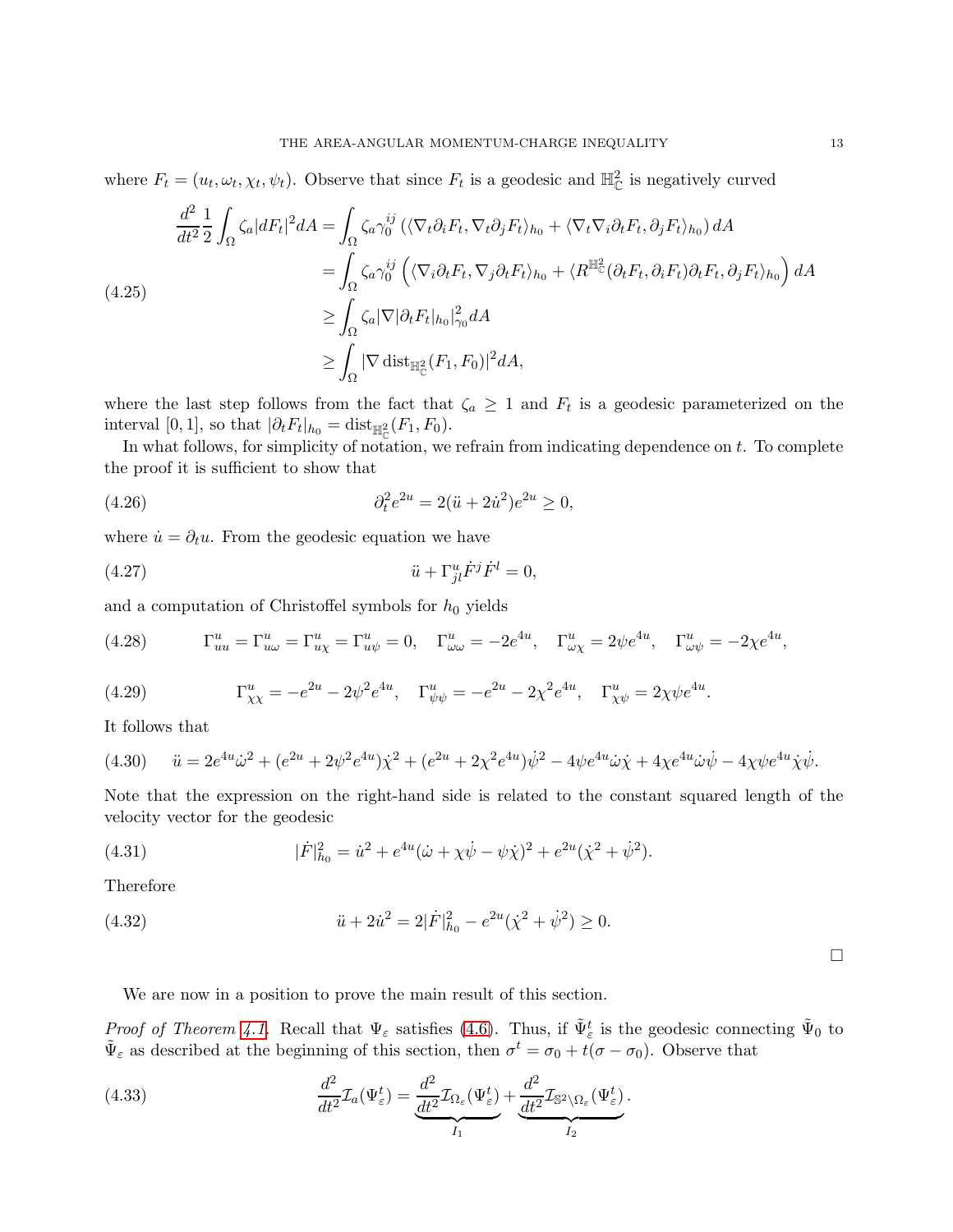Then using the linearity of  $\sigma^t$  together with Proposition [4.3](#page-11-0) produces

(4.34)  
\n
$$
I_1 = \frac{d^2}{dt^2} E_{\Omega_{\varepsilon}}(\tilde{\Psi}_{\varepsilon}^t) - \frac{d^2}{dt^2} \int_{\partial\Omega_{\varepsilon}} \zeta_a(\sigma_0 + t(\sigma - \sigma_0) + 2 \log \sin \theta) \partial_{\nu} \log \sin \theta ds
$$
\n
$$
\geq 2 \int_{\Omega_{\varepsilon}} |\nabla \operatorname{dist}_{\mathbb{H}_{\mathbb{C}}^2}(\tilde{\Psi}_{\varepsilon}, \tilde{\Psi}_0)|^2 dA
$$

On the other hand, direct computation yields

$$
I_2 = \int_{\mathbb{S}^2 \setminus \Omega_{\varepsilon}} \zeta_a \left( \frac{(\sigma - \sigma_0)^2}{2} + \frac{4(\sigma - \sigma_0)^2 e^{-2\sigma^t}}{\sin^4 \theta} (\omega_0' + \chi_0 \psi_0' - \psi_0 \chi_0')^2 \right) dA
$$
  
+ 
$$
\int_{\mathbb{S}^2 \setminus \Omega_{\varepsilon}} \zeta_a \left( \frac{(\sigma - \sigma_0)^2 e^{-\sigma^t}}{\sin^2 \theta} (\chi_0'^2 + \psi_0'^2) + \Lambda \left( \frac{A}{4\pi} \right)^2 (\sigma - \sigma_0)^2 e^{-\sigma^t} \right) dA
$$
  

$$
\geq \int_{\mathbb{S}^2 \setminus \Omega_{\varepsilon}} \frac{(\sigma - \sigma_0)^2}{2} dA
$$
  
= 
$$
2 \int_{\mathbb{S}^2 \setminus \Omega_{\varepsilon}} |\nabla \operatorname{dist}_{\mathbb{H}_{\mathbb{C}}^2} (\tilde{\Psi}_{\varepsilon}, \tilde{\Psi}_0)|^2 dA,
$$

since dist<sub> $\mathbb{H}^2_{\mathbb{C}}(\tilde{\Psi}_{\varepsilon}, \tilde{\Psi}_0) = |u - u_0|$  on  $\mathbb{S}^2 \setminus \Omega_{\varepsilon}$ . Note that the passing of  $\frac{d^2}{dt^2}$  into the integral in [\(4.38\)](#page-13-0)</sub> is justified, since each term on the right-hand side of the first equality is uniformly integrable. Combining [\(4.37\)](#page-13-1) and [\(4.38\)](#page-13-0) gives the desired convexity statement

<span id="page-13-2"></span>(4.36) 
$$
\frac{d^2}{dt^2} \mathcal{I}_a(\Psi_{\varepsilon}^t) \ge 2 \int_{\mathbb{S}^2} |\nabla \operatorname{dist}_{\mathbb{H}_{\mathbb{C}}^2}(\tilde{\Psi}_{\varepsilon}, \tilde{\Psi}_0)|^2 dA.
$$

We next observe that [\(4.8\)](#page-9-5) holds. To see this, use that the extreme KNdS map  $\Psi_0$  satisfies the Euler-Lagrange equations for the functional  $\mathcal{I}_a$  (see Appendix [A\)](#page-15-0), together with the fact that  $\frac{d}{dt}\omega_{\varepsilon}^{t} = \frac{d}{dt}\gamma_{\varepsilon}^{t} = 0$  in a neighborhood of the axis  $\Gamma$ , to find

<span id="page-13-1"></span>(4.37) 
$$
\frac{d}{dt}\mathcal{I}_a(\Psi_t)|_{t=0} = \frac{1}{2}\zeta_a\sigma'_0(\sigma-\sigma_0)\sin\theta|_{\theta=0}^{\pi} = 0.
$$

Note that justification for passing  $\frac{d}{dt}$  into the integral is analogous to that in the previous paragraph. Now integrating  $(4.36)$  twice and applying the Poincaré inequality produces

<span id="page-13-0"></span>
$$
(4.38) \qquad \mathcal{I}_a(\Psi_{\varepsilon}) - \mathcal{I}_a(\Psi_0) \ge 2 \int_{\mathbb{S}^2} |\nabla \operatorname{dist}_{\mathbb{H}^2_{\mathbb{C}}}(\tilde{\Psi}_{\varepsilon}, \tilde{\Psi}_0)|^2 dA \ge C \int_{\mathbb{S}^2} \left( \operatorname{dist}_{\mathbb{H}^2_{\mathbb{C}}}(\tilde{\Psi}_{\varepsilon}, \tilde{\Psi}_0) - D_{\varepsilon} \right)^2 dA,
$$

where  $D_{\varepsilon}$  is the average value of  $\mathrm{dist}_{\mathbb{H}_{\mathbb{C}}^2}(\tilde{\Psi}_{\varepsilon}, \tilde{\Psi}_0).$ 

By Lemma [4.2](#page-10-0)  $\lim_{\varepsilon\to 0} \mathcal{I}_a(\Psi_{\varepsilon}) = \mathcal{I}_a(\Psi)$ , and thus in order to complete the proof it suffices to show that the limit may be passed under the integral on the right-hand side. By the triangle inequality and some algebra, it is enough to show

<span id="page-13-3"></span>(4.39) 
$$
\lim_{\varepsilon \to 0} \int_{\mathbb{S}^2} \text{dist}_{\mathbb{H}_{\mathbb{C}}^2}^2(\tilde{\Psi}_{\varepsilon}, \tilde{\Psi}) dA = 0.
$$

To see this, use the triangle inequality and direct calculation to find

$$
\operatorname{dist}_{\mathbb{H}_{\mathbb{C}}^{2}}(\tilde{\Psi}_{\varepsilon},\tilde{\Psi}) \leq \operatorname{dist}_{\mathbb{H}_{\mathbb{C}}^{2}}((u,\omega_{\varepsilon},\chi_{\varepsilon},\psi_{\varepsilon}),(u,\omega,\chi_{\varepsilon},\psi_{\varepsilon}))+\operatorname{dist}_{\mathbb{H}_{\mathbb{C}}^{2}}((u,\omega,\chi_{\varepsilon},\psi_{\varepsilon}),(u,\omega,\chi,\psi_{\varepsilon}))\n+ \operatorname{dist}_{\mathbb{H}_{\mathbb{C}}^{2}}((u,\omega,\chi,\psi_{\varepsilon}),(u,\omega,\chi,\psi))\n\leq C\left[e^{2u}(|\omega-\omega_{\varepsilon}|+|\psi_{\varepsilon}||\chi-\chi_{\varepsilon}|+|\chi||\psi-\psi_{\varepsilon}|)+e^{u}(|\chi-\chi_{\varepsilon}|+|\psi-\psi_{\varepsilon}|)\right].
$$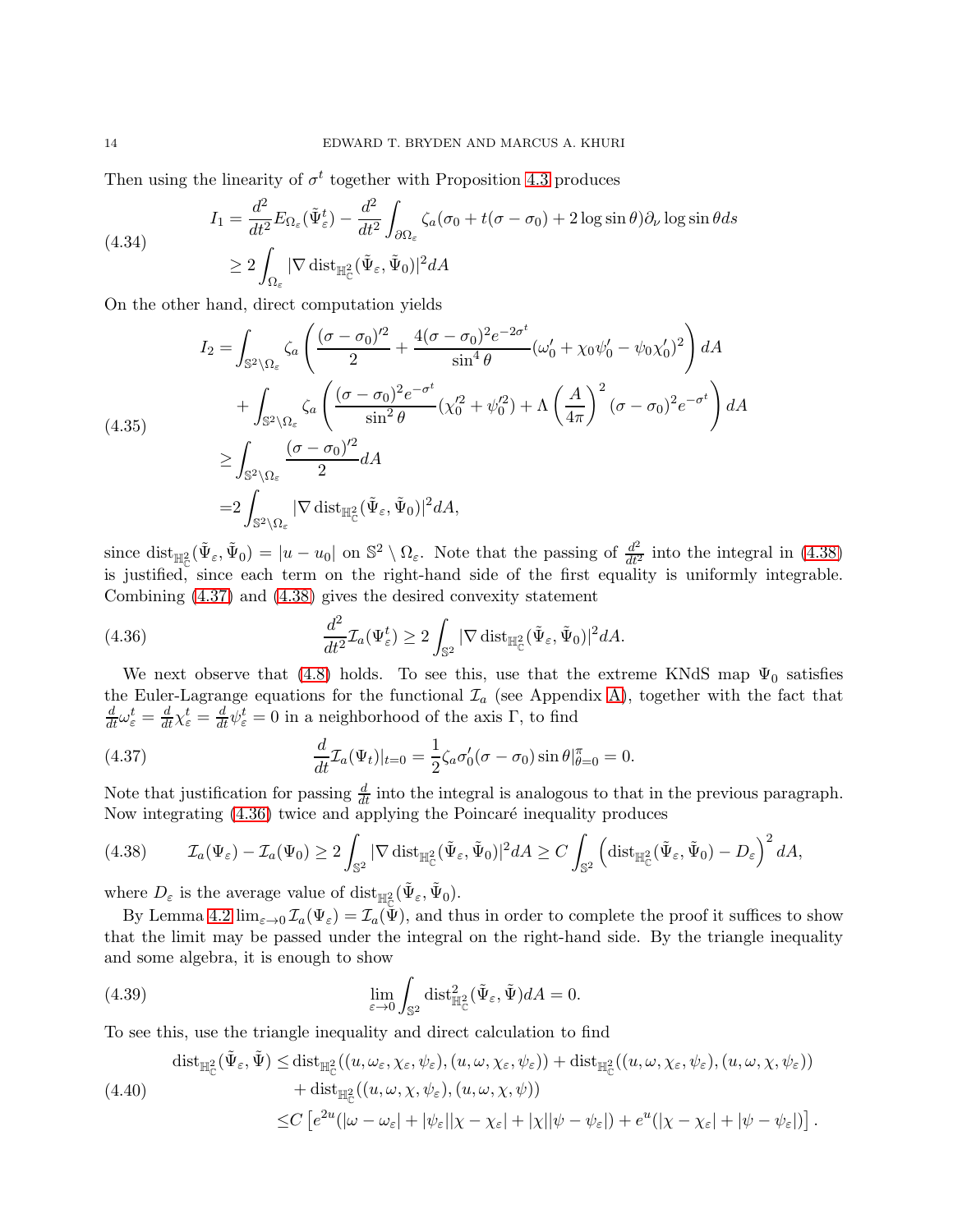Since the right-hand side is uniformly bounded independent of  $\varepsilon$ , the dominated convergence theorem applies to give  $(4.39)$ .

*Proof of Theorem [1.1.](#page-2-1)* From the given initial data  $(M, g, k, E, B)$  we obtain the four quantities  $(\sigma, \omega, \chi, \psi)$  consisting of a metric component and three potentials, as explained in Section [2.](#page-3-1) Let  $(A,\mathcal{J},Q)$  be the area, angular momentum, and charge of the horizon  $S\subset M$ . From Lemma [3.2](#page-7-2) there exists a corresponding triple  $(\hat{A}, \hat{\mathcal{J}}, \hat{Q})$  which arises from an extreme KNdS solution, and is such that the desired inequality [\(1.11\)](#page-2-0) is reduced to showing  $\hat{A} \geq A$ . Let

(4.41) 
$$
\hat{a} = \frac{\hat{\mathcal{J}}}{m(\hat{\mathcal{J}}, \hat{Q})}, \qquad \hat{\Psi} = (\hat{\sigma}, \hat{\omega}, \hat{\chi}, \hat{\psi}) = \left(\sigma + \log \frac{\hat{A}}{A}, \frac{\hat{A}^2}{A^2} \omega, \frac{\hat{A}}{A} \chi, \frac{\hat{A}}{A} \psi\right),
$$

then Lemma [3.3](#page-8-3) asserts that  $\hat{A} \geq A$  is valid as long as

<span id="page-14-0"></span>(4.42) 
$$
\mathcal{I}_{\hat{a}}(\hat{\Psi}) \geq \mathcal{I}_{\hat{a}}(\Psi_0),
$$

where  $\Phi_0$  is the extreme KNdS map with the same angular momentum and charge  $(\hat{\mathcal{J}}, \hat{Q})$ . Finally, observe that Theorem [4.1](#page-9-1) is applicable, since smoothness of the initial data together with the po-tential formulas [\(2.14\)](#page-4-1) and [\(2.17\)](#page-4-2) guarantee that the asymptotics [\(4.10\)](#page-9-0) hold for  $\Psi$ . This establishes [\(4.42\)](#page-14-0) and completes the proof of inequality [\(1.11\)](#page-2-0).

Consider now the case of equality in [\(1.11\)](#page-2-0). From the proof of Lemma [3.2,](#page-7-2) this yields  $(\hat{A}, \hat{\mathcal{J}}, \hat{Q}) =$  $(A,\mathcal{J},Q)$  and hence  $\hat{\Psi} = \Psi$ . In particular, the equality of areas implies that  $\mathcal{I}_a(\Psi) \geq \mathcal{I}_a(\Psi_0)$  which gives  $\Psi = \Psi_0$  from the gap bound in Theorem [4.1.](#page-9-1) Namely, the gap bound gives that  $dist_{\mathbb{H}^2_{\mathbb{C}}}(\tilde{\Psi}, \tilde{\Psi}_0)$ is constant, but  $dist_{\mathbb{H}^2_{\mathbb{C}}}(\tilde{\Psi}, \tilde{\Psi}_0) = 0$  at the axis  $\Gamma$ , and hence it must vanish identically. In light of  $(3.27)$ , equality of the areas also produces equality in the stability inequality  $(3.5)$ , when v is chosen as in  $(3.7)$ . It follows that on S

<span id="page-14-2"></span>(4.43) 
$$
\mu_{EM} - |J_{EM}(n)| = J_{EM}(\partial_{\theta}) = J_{EM}(\partial_{\phi}) = |II| = \partial_{\phi} \log \varphi_1 = |(\partial_{\theta} \log \varphi_1 - X(\partial_{\theta}))v - \partial_{\theta} v| = 0,
$$

and

<span id="page-14-1"></span>(4.44) 
$$
|E|^2 + |B|^2 - E(n)^2 - B(n)^2 - 2E \times B(n) = 0.
$$

A computation shows that [\(4.44\)](#page-14-1) implies

(4.45) 
$$
E(e_2) = B(e_3), \qquad E(e_3) = -B(e_2),
$$

and since the proofs above are invariant under the transformation  $E \mapsto -E$  we must then have

(4.46) 
$$
E(e_2) = E(e_3) = B(e_2) = B(e_3) = 0.
$$

Furthermore, the potential formulas [\(2.14\)](#page-4-1) show that  $E(n)$  and  $B(n)$  agree with their counterparts in the extreme KNdS solution, and thus the full electromagnetic field  $(E, B)$  is that of the extreme KNdS solution on the horizon.

Lastly, from [\(4.43\)](#page-14-2) we have

(4.47) 
$$
k(n, \partial_{\theta}) = \partial_{\theta} \log \left( \frac{\varphi_1}{v} \right) = \partial_{\theta} \log \left( \frac{e^{\sigma_0/2} \varphi_1}{\sqrt{\zeta_a}} \right)
$$

Moreover, the potential equation [\(2.17\)](#page-4-2) implies that  $k(n, \partial_{\phi})$  equates with its counterpart in the extreme KNdS spacetime. All together this shows that the coefficients of the stability operator L arise from the extreme KNdS data, so that the eigenfunction satisfying  $L\varphi_1 = 0$  corresponds to the same quantity in the extreme KNdS setting. Hence  $k(n, \partial_{\theta})$  agrees with its counterpart in the

.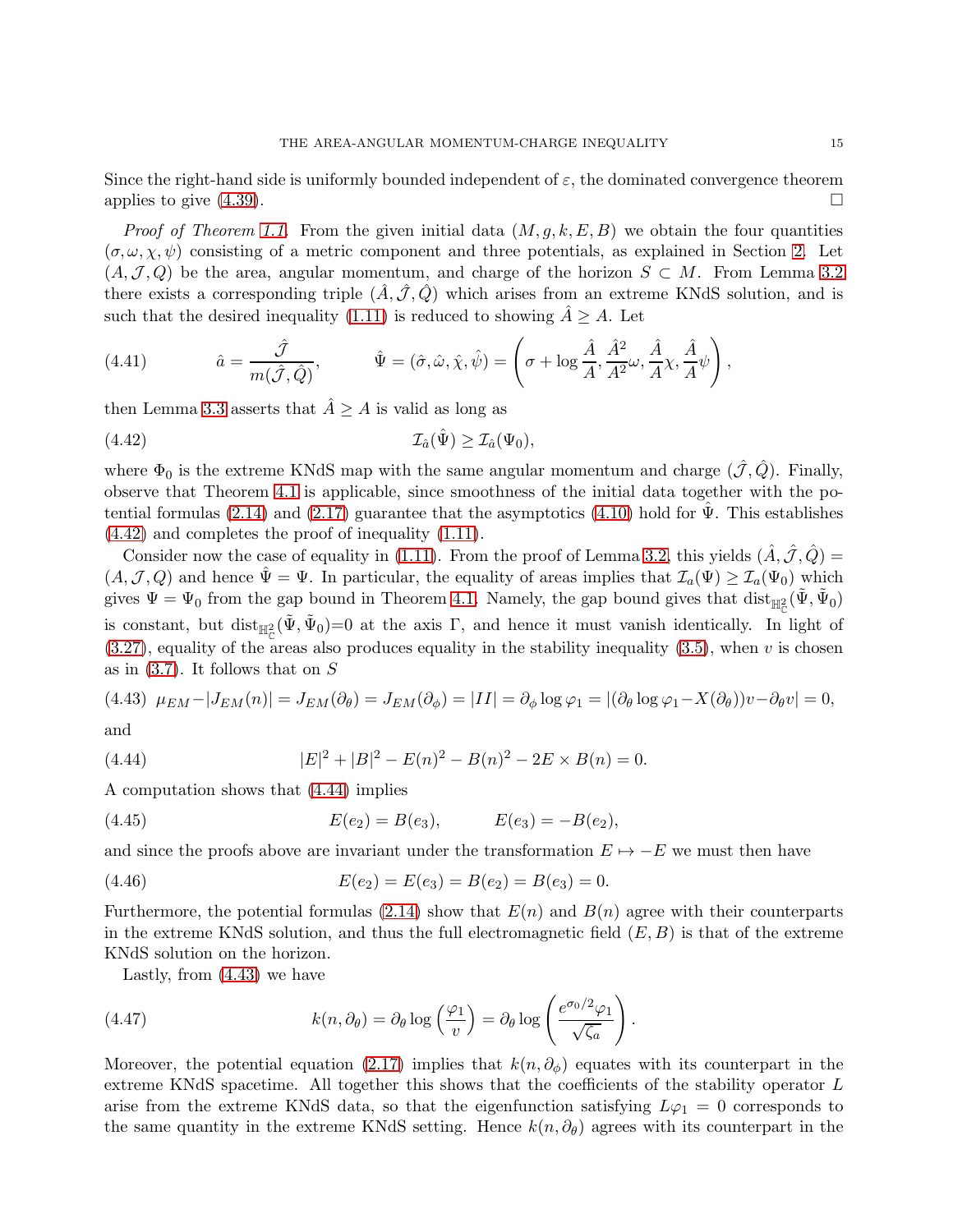<span id="page-15-0"></span>extreme KNdS solution. We conclude that  $(S, \gamma, k(n, \cdot), E, B)$  arises from an extreme KNdS horizon.  $\Box$ 

## Appendix A. The Kerr-Newman-de Sitter Spacetime

The Kerr-Newman-de Sitter black hole solves the Einstein-Maxwell equations with positive cosmological constant

(A.1) 
$$
\tilde{R}_{ab} - \frac{1}{2} \tilde{R} \tilde{g}_{ab} + \Lambda \tilde{g}_{ab} = 8\pi T_{ab} = 2 \left( F_{ac} F_b{}^c - \frac{1}{4} |F|^2 \tilde{g}_{ab} \right),
$$

$$
(A.2) \t dF = 0, \t d \star_4 F = 0.
$$

In Boyer-Lindquist-like coordinates the KNdS metric [\[10\]](#page-20-20) is given by

(A.3) 
$$
\tilde{g} = -\frac{\Delta_r}{\Sigma} \left( dt - \frac{a \sin^2 \theta}{\Xi} d\phi \right)^2 + \frac{\Sigma}{\Delta_r} dr^2 + \frac{\Sigma}{\Delta_\theta} d\theta^2 + \frac{\Delta_\theta \sin^2 \theta}{\Sigma} \left( a dt - \frac{r^2 + a^2}{\Xi} d\phi \right)^2,
$$

where

(A.4) 
$$
\Delta_r = (r^2 + a^2) \left( 1 - \frac{r^2 \Lambda}{3} \right) - 2mr + q^2, \qquad \Xi = 1 + \frac{a^2 \Lambda}{3},
$$

(A.5) 
$$
\Delta_{\theta} = 1 + \frac{a^2 \Lambda}{3} \cos^2 \theta, \qquad \Sigma = r^2 + a^2 \cos^2 \theta,
$$

and the field strength and vector potential  $(F = dA)$  take the form

(A.6) 
$$
\mathcal{A} = \frac{q_e r}{\sqrt{\Delta_r \Sigma}} e^0 - \frac{q_b \cos \theta}{\sqrt{\Delta_\theta \Sigma} \sin \theta} e^3,
$$

$$
(A.7) \quad F = \frac{1}{\Sigma^2} \left[ \left( q_e (r^2 - a^2 \cos^2 \theta) - 2q_b r a \cos \theta \right) e^0 \wedge e^1 \left( q_b (r^2 - a^2 \cos^2 \theta) + 2q_e r a \cos \theta \right) e^2 \wedge e^3 \right].
$$

Here the following orthonormal coframe is used

<span id="page-15-1"></span>(A.8) 
$$
e^{0} = \sqrt{\frac{\Delta_{r}}{\Sigma}} \left( dt - \frac{a \sin^{2} \theta}{\Xi} d\phi \right), \qquad e^{1} = \sqrt{\frac{\Sigma}{\Delta_{r}}} dr,
$$

<span id="page-15-2"></span>(A.9) 
$$
e^{2} = \sqrt{\frac{\Sigma}{\Delta_{\theta}}} d\theta, \qquad e^{3} = \sqrt{\frac{\Delta_{\theta}}{\Sigma}} \sin \theta \left( a dt - \frac{r^{2} + a^{2}}{\Xi} d\phi \right),
$$

and the parameters  $m$ ,  $a$ , and  $q = \sqrt{q_e^2 + q_b^2}$  define the mass, angular momentum, and charge through the formulas

<span id="page-15-3"></span>(A.10) 
$$
\mathcal{M} = \frac{m}{\Xi^2}, \qquad \mathcal{J} = \frac{am}{\Xi^2}, \qquad Q_e = \frac{q_e}{\Xi}, \qquad Q_b = \frac{q_b}{\Xi}.
$$

The geometry of the KNdS solution depends crucially on the zeros of the polynomial  $\Delta_r$ . In order to avoid naked singularities and other undesirable features, the relevant parameters must satisfy certain restrictions. If

<span id="page-15-4"></span>(A.11) 
$$
a^2 \Lambda < 3 \qquad \text{and} \qquad m_{crit}^- \le m \le m_{crit}^+,
$$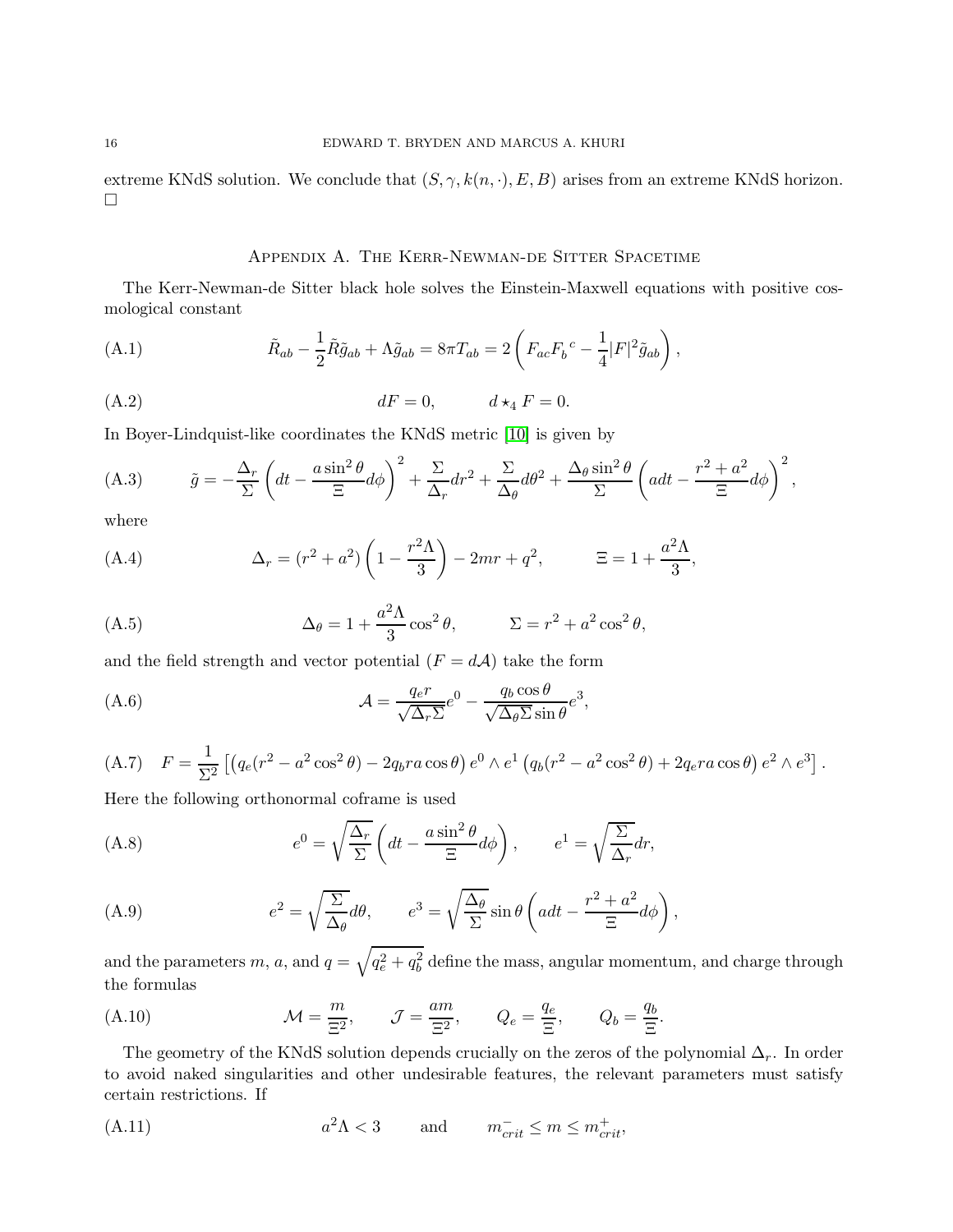where  $m_{crit}^{\pm}$  are the two positive solutions of the equation

$$
(A.12)
$$
\n
$$
0 = m^{4} + \frac{(a^{2}\Lambda - 3) ((a^{2}\Lambda - 3)^{2} + 108\Lambda(a^{2} + q^{2}))}{3^{5}\Lambda}m^{2} + \frac{(a^{2} + q^{2}) ((a^{2}\Lambda - 3)^{2} + 12\Lambda(a^{2} + q^{2}))^{2}}{3^{6}\Lambda},
$$

then  $\Delta_r$  has four real roots  $r_{-} < r_{-} \leq r_{+} \leq r_c$ , one of which is simple and negative with the rest positive. The roots  $r_$  and  $r_+$  represent inner and outer event horizons, while the root  $r_c$  corresponds to a de Sitter cosmological horizon. An extremal black hole occurs when at least two of the three positive roots coincide, and in this situation the geometry near the horizon becomes asymptotically cylindrical. In particular, if  $m = m_{crit}^-$  then  $r_+ = r_+$  and if  $m = m_{crit}^+$  then  $r_+ = r_c$ .

We now derive the quasi-harmonic map  $\Psi_0 = (\sigma_0, \omega_0, \chi_0, \psi_0)$  associated with an extreme KNdS solution. At an extreme horizon  $\Delta_r = 0$  and thus the induced metric is given by

(A.13) 
$$
\gamma_0 = \frac{\Sigma}{\Delta_{\theta}} d\theta^2 + \frac{\Delta_{\theta}(r_+^2 + a^2)^2 \sin^2 \theta}{\Sigma \Xi^2} d\phi^2.
$$

This easily fits into the canonical form [\(2.12\)](#page-4-3) by setting

(A.14) 
$$
\sigma_0 = \log \frac{\Delta_{\theta}(r_+^2 + a^2)}{\Xi^2 \Sigma}, \qquad \frac{A}{4\pi} = e^c = \frac{r_+^2 + a^2}{\Xi}.
$$

To find the electromagnetic potentials recall from [\(2.14\)](#page-4-1) that

(A.15) 
$$
\chi'_0 = E(e_1)e^c \sin \theta, \qquad \psi'_0 = B(e_1)e^c \sin \theta,
$$

where  ${e_i}$ ,  $i = 0, 1, 2, 3$  form the frame dual to  $(A.8)$ ,  $(A.9)$ . Moreover

(A.16) 
$$
E = \iota_{e_0} F = E(e_1)e^1, \qquad B = \iota_{e_0} \star_4 F = B(e_1)e^1,
$$

with

(A.17) 
$$
E(e_1) = \frac{1}{\Sigma^2} \left[ q_e (r_+^2 - a^2 \cos^2 \theta) - 2q_b r_+ a \cos \theta \right],
$$

(A.18) 
$$
B(e_1) = \frac{1}{\Sigma^2} \left[ q_b(r_+^2 - a^2 \cos^2 \theta) + 2q_e r_+ a \cos \theta \right].
$$

It then follows that

(A.19) 
$$
\chi_0 = -\frac{1}{\Xi\Sigma} \left[ q_e (r_+^2 + a^2) \cos \theta + q_b r_+ a \sin^2 \theta \right],
$$

(A.20) 
$$
\psi_0 = -\frac{1}{\Xi\Sigma} \left[ q_b(r_+^2 + a^2) \cos\theta - q_e r_+ a \sin^2\theta \right].
$$

In order to find the charged twist potential recall from [\(2.17\)](#page-4-2) that

$$
\omega_0' = k(e_1, \partial_\phi)e^c \sin \theta - \chi_0 \psi_0' + \psi_0 \chi_0',
$$

where the second fundamental form may be expressed as

(A.22) 
$$
k(e_1, \partial_{\phi}) = \langle \partial_{\phi}, \nabla_{e_1} N \rangle = -\langle \nabla_{e_1} \partial_{\phi}, N \rangle = -e^0(\nabla_{e_1} \partial_{\phi})
$$

in which N is the unit normal to the  $t = 0$  slice. A computation with Christoffel symbols then yields

.

<span id="page-16-0"></span>(A.23) 
$$
e^{0}(\nabla_{e_{1}}\partial_{\phi}) = \frac{\Delta_{r}}{\Sigma} \left(\Gamma^{t}_{r\phi} - \frac{a\sin^{2}\theta}{\Xi}\Gamma^{\phi}_{r\phi}\right) = -\frac{ar_{+}(r_{+}^{2} + a^{2})\Delta_{\theta}\sin^{2}\theta}{\Xi}
$$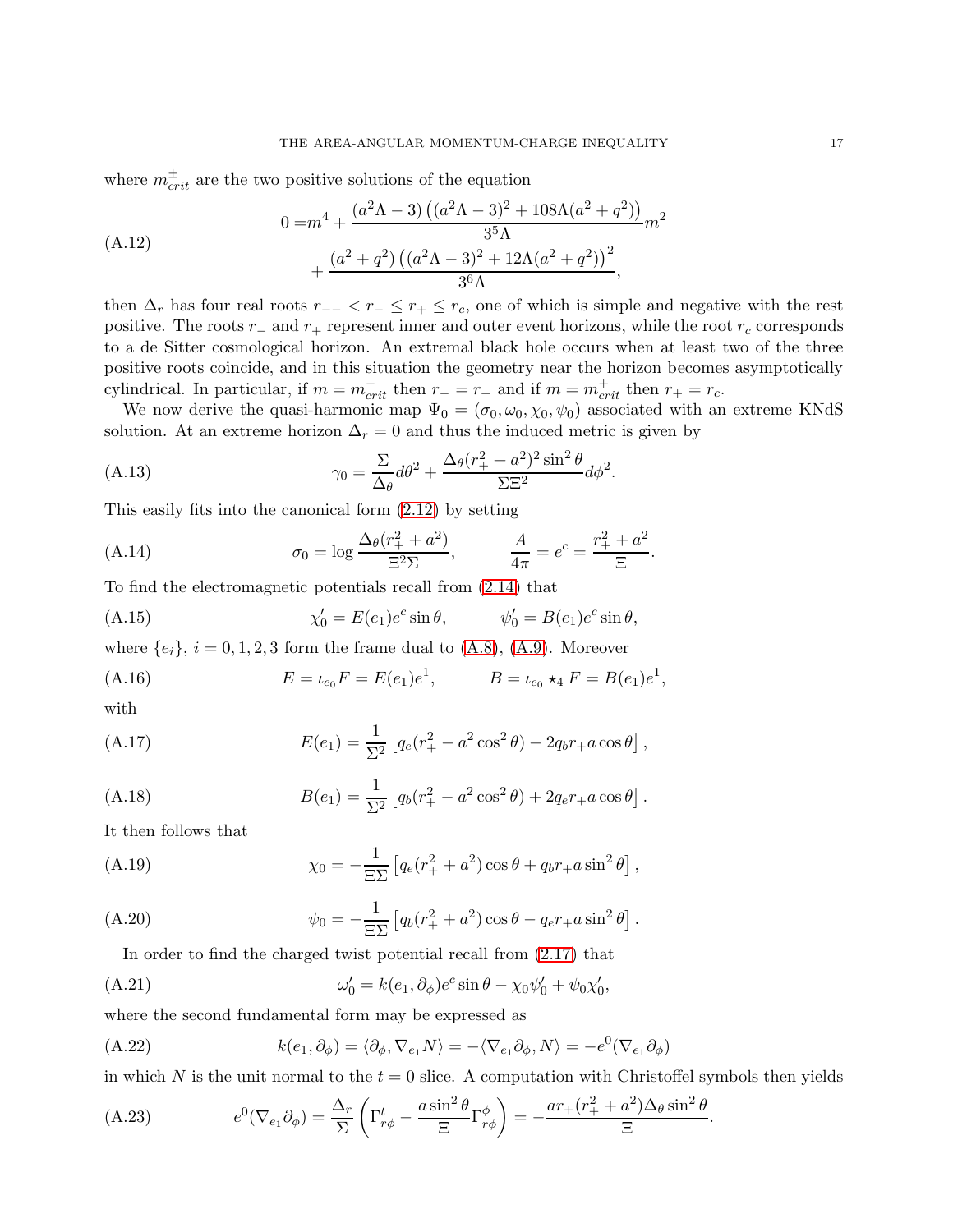Furthermore

<span id="page-17-0"></span>(A.24) 
$$
-\chi_0\chi'_0 + \psi_0\chi'_0 = \frac{q^2ar_+(r_+^2 + a^2)}{\Xi^2\Sigma^2}\sin\theta(1+\cos^2\theta),
$$

and since  $\Delta_r = 0$  the following relation holds

<span id="page-17-1"></span>(A.25) 
$$
(r_{+}^{2} + a^{2})\Delta_{\theta} = (r_{+}^{2} + a^{2})\left(1 - \frac{r_{+}^{2}\Lambda}{3}\right) + \frac{\Lambda}{3}(r_{+}^{2} + a^{2})\Sigma = 2mr_{+} - q^{2} + \frac{\Lambda}{3}(r_{+}^{2} + a^{2})\Sigma.
$$

By combining  $(A.23)$ ,  $(A.24)$ , and  $(A.25)$  we arrive at

(A.26) 
$$
\omega'_0 = \frac{ar_+(r_+^2 + a^2)}{\Xi^2 \Sigma^2} \left[ \left( 2mr_+ + \frac{\Lambda}{3} (r_+^2 + a^2) \Sigma \right) \sin^2 \theta + 2q^2 \cos^2 \theta \right].
$$

Integration then produces

$$
\omega_0 = \frac{ar_+(r_+^2 + a^2)}{\Xi^2} \left[ \frac{\cos \theta}{\Sigma} \left( -\frac{m(r_+^2 + a^2)}{a^2 r_+} + \frac{q^2}{a^2} + \frac{\Lambda(r_+^2 + a^2)}{3a^2} \Sigma \right) + \arctan \left( \frac{a \cos \theta}{r_+} \right) \left( \frac{m(r_+^2 - a^2)}{a^3 r_+^2} - \frac{q^2}{a^3 r_+} - \frac{\Lambda(r_+^2 + a^2)^2}{3a^3 r_+} \right) \right].
$$

Note that in the case of an extreme Kerr-Newman horizon, that is  $\Lambda = 0$ , this simplifies so that the second line vanishes and the entire expression reduces to the formula in [\[13,](#page-20-7) Lemma 3.4]. Having constructed the extreme KNdS map  $\Psi_0$ , it may be verified that the values of the angular momentum and charge as given by  $(2.15)$ ,  $(2.16)$ , and  $(2.18)$  coincide with those given in  $(A.10)$ .

The map  $\Psi_0$  satisfies the Euler-Lagrange equations for the functional  $\mathcal{I}_a$  in [\(3.19\)](#page-7-1):

$$
\frac{1}{\sin \theta} \left( \zeta_a \sin \theta \sigma' \right)' = -2\zeta_a \left( \frac{2e^{-2\sigma}}{\sin^4 \theta} (\omega' + \chi \psi' - \psi \chi')^2 + \frac{e^{-\sigma}}{\sin^2 \theta} (\chi'^2 + \psi'^2) \right) \n+ 2(1 + a^2 \Lambda \cos^2 \theta) - 2\Lambda \zeta_a \left( \frac{A}{4\pi} \right)^2 e^{-\sigma},
$$

(A.29) 
$$
\left(\zeta_a \frac{e^{-2\sigma}}{\sin^4 \theta} (\omega' + \chi \psi' - \psi \chi')\right)' = 0,
$$

(A.30) 
$$
\frac{1}{\sin \theta} \left( \zeta_a \frac{e^{-\sigma}}{\sin \theta} \chi' \right)' - \frac{2\zeta_a e^{-2\sigma}}{\sin^4 \theta} (\omega' + \chi \psi' - \psi \chi') \psi' = 0,
$$

(A.31) 
$$
\frac{1}{\sin \theta} \left( \zeta_a \frac{e^{-\sigma}}{\sin \theta} \psi' \right)' + \frac{2\zeta_a e^{-2\sigma}}{\sin^4 \theta} (\omega' + \chi \psi' - \psi \chi') \chi' = 0.
$$

In order to elucidate the quasi-harmonic map structure of the equations, let  $u_0 = -\sigma_0/2 - \log \sin \theta$ and  $\tilde{\Psi}_0 = (u_0, \omega_0, \chi_0, \psi_0)$ . Then  $\tilde{\Psi}_0$  satisfies the Euler-Lagrange equations for the functional E in  $(4.1):$  $(4.1):$ 

(A.32) 
$$
\frac{1}{\sin \theta} (\zeta_a \sin \theta u')' = 2\zeta_a e^{4u} (\omega' + \chi \psi' + \psi \chi')^2 + \zeta_a e^{2u} \left[ (\chi'^2 + \psi'^2) + \Lambda \left( \frac{A}{4\pi} \right)^2 \sin^2 \theta \right],
$$

(A.33) 
$$
\left(\zeta_a \sin \theta e^{4u} (\omega' + \chi \psi' - \psi \chi')\right)' = 0,
$$

(A.34) 
$$
\frac{1}{\sin \theta} (\zeta_a \sin \theta e^{2u} \chi')' - 2\zeta_a e^{4u} (\omega' + \chi \psi' - \psi \chi') \psi' = 0,
$$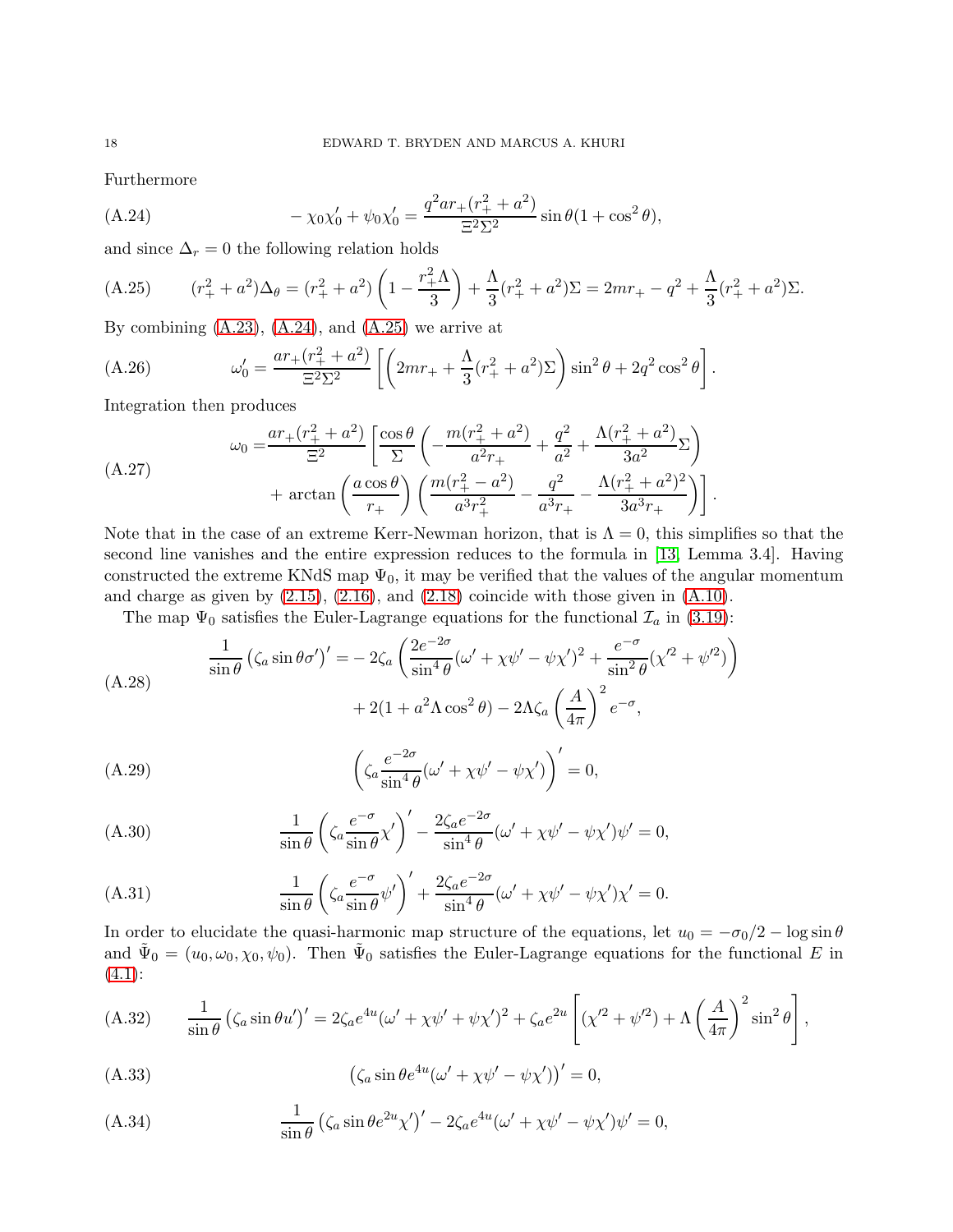THE AREA-ANGULAR MOMENTUM-CHARGE INEQUALITY 19

(A.35) 
$$
\frac{1}{\sin \theta} \left( \zeta_a \sin \theta e^{2u} \psi' \right)' + 2 \zeta_a e^{4u} (\omega' + \chi \psi' - \psi \chi') \chi' = 0.
$$

These clearly reduce to the axisymmetric harmonic map equations for  $\mathbb{S}^2 \to \mathbb{H}_{\mathbb{C}}^2$  when  $\Lambda = 0$ .

We now indicate the derivation of the main inequality  $(1.11)$ . There are two methods for doing this. The first consists of algebraic manipulations centered on the two equations  $\Delta_r = 0$  and  $\partial_r \Delta_r = 0$ , which is carried out in [\[14\]](#page-20-8) for the uncharged case. The second method is motivated by black hole thermodynamics. Consider the Smarr formula [\[16\]](#page-20-23) for the mass of a (not necessarily extreme) KNdS solution

(A.36) 
$$
\mathcal{M}^2 = \frac{A}{16\pi} + \frac{\pi}{A} \left( 4\mathcal{J}^2 + Q^2 \right) + \frac{Q^2}{2} - \frac{\Lambda \mathcal{J}^2}{3} - \frac{\Lambda A}{24\pi} \left( Q^2 + \frac{A}{4\pi} - \frac{\Lambda A^2}{96\pi^2} \right)
$$

The temperature is computed by varying the mass function with respect to the entropy  $S = A/4$ , and is given by

<span id="page-18-2"></span>(A.37) 
$$
T := \frac{\partial \mathcal{M}}{\partial \mathcal{S}} = \frac{1}{8\pi \mathcal{M}} \left[ 1 - \frac{16\pi^2}{A^2} \left( 4\mathcal{J}^2 + Q^2 \right) - \frac{2\Lambda}{3} \left( Q^2 + \frac{A}{2\pi} \right) + \frac{\Lambda^2 A^2}{48\pi^2} \right].
$$

Moreover, the first law of black hole thermodynamics states that

<span id="page-18-1"></span>
$$
(A.38) \t d\mathcal{M} = Td\mathcal{S} + \Omega d\mathcal{J} + \Phi dQ,
$$

where  $\Omega$  and  $\Phi$  denote the angular velocity and electric potential respectively, and have the expressions

(A.39) 
$$
\Omega = \frac{\partial \mathcal{M}}{\partial \mathcal{J}} = \frac{\pi \mathcal{J}}{\mathcal{M} \mathcal{S}} \left( 1 - \frac{\Lambda \mathcal{S}}{3\pi} \right), \qquad \Phi = \frac{\partial \mathcal{M}}{\partial Q} = \frac{\pi Q}{2\mathcal{M} \mathcal{S}} \left( Q^2 + \frac{\mathcal{S}}{\pi} - \frac{\Lambda \mathcal{S}^2}{3\pi^2} \right)
$$

In the dynamical setting, Hawking's area theorem (second law of black hole thermodynamics) asserts that  $\dot{\mathcal{S}} \geq 0$  where dot represents a time derivative. Thus, assuming conservation of black hole angular momentum and charge, and the physically reasonable supposition that black hole mass increases with area, then the first law [\(A.38\)](#page-18-1) implies that the temperature is nonnegative. In conclusion, heuristic physical reasoning leads to  $T \geq 0$  which is equivalent to [\(1.11\)](#page-2-0).

Lastly, we mention that given a triple  $(A, \mathcal{J}, Q)$  which saturates [\(1.11\)](#page-2-0) (with  $A \leq 4\pi/\Lambda$ ) as in Lemma [3.2,](#page-7-2) we may insert these values into the Smarr formula to obtain the mass as a function of  $J$  and  $Q$ . This gives the angular momentum parameter as a function of the same quantities via the formula

$$
(A.40) \t\t a = \frac{\mathcal{J}}{\mathcal{M}(\mathcal{J}, Q)}.
$$

From here all the remaining parameters m,  $q_e$ , and  $q_b$  of [\(A.10\)](#page-15-3) may be determined in terms of  $\mathcal J$ and Q, and we may construct a KNdS spacetime. This solution must be extreme, since according to  $(A.37)$  saturation of  $(1.11)$  implies that M (as a function of A) has a critical point at the given triple  $(A, \mathcal{J}, Q)$ , and hence m achieves one of the extreme values  $m_{crit}^{\pm}$ ; a calculation shows that  $a(\mathcal{J}, Q)$ satisfies [\(A.11\)](#page-15-4).

## Appendix B. Canonical Coordinates

<span id="page-18-0"></span>The purpose of this appendix is to establish the existence of the coordinate system introduced in Section [2](#page-3-1) which yields the simple expression for the horizon metric [\(2.12\)](#page-4-3). As previously mentioned, arguments for the existence of such a coordinate system have been given previously [\[8,](#page-20-22) [20\]](#page-20-11) under certain hypotheses. Here we provide a detailed proof in the context appropriate for the current results.

.

.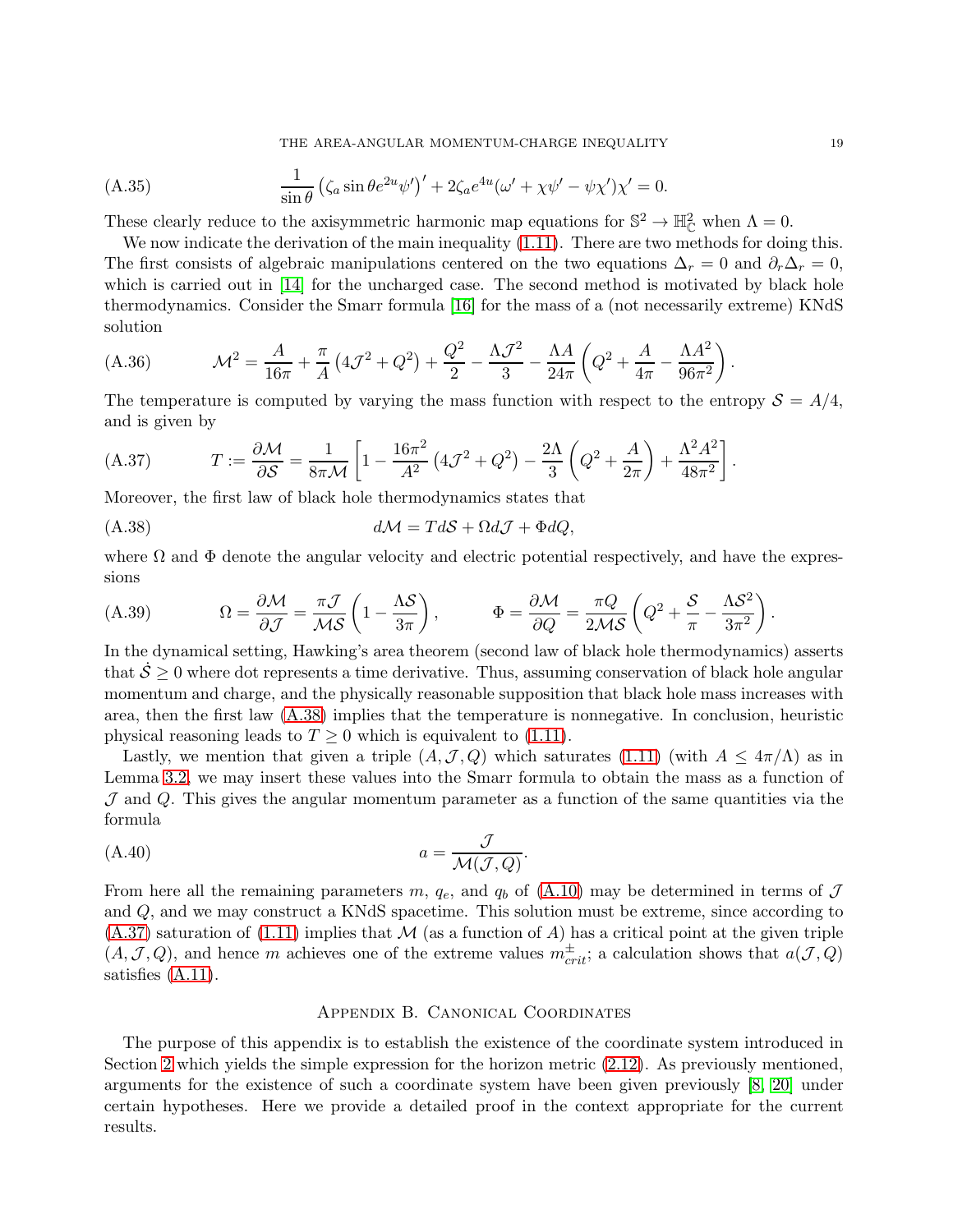**Proposition B.1.** Let  $\gamma$  be a smooth axisymmetric Riemannian metric on a topological 2-sphere S, and denote the associated Killing field by η. Then there exist global coordinates  $(\theta, \phi)$  with  $\theta \in [0, \pi]$ and  $\phi \in [0, 2\pi)$ , such that  $\eta = \partial_{\phi}$  and the metric takes the form

<span id="page-19-0"></span>(B.1) 
$$
\gamma = e^{2c - \sigma} d\theta^2 + e^{\sigma} \sin^2 \theta d\phi^2,
$$

where  $\sigma \in C^{\infty}(S)$  depends only on  $\theta$  and c is a constant related to the area by  $A = 4\pi e^{c}$ .

*Proof.* Let  $\{S_i\} \subset S$  denote the components of the zero set of  $\eta$ . Then each  $S_i$  is of even codimension [\[26,](#page-21-3) Theorem 34], and is therefore a point. Moreover, according to [\[26,](#page-21-3) Theorem 40] we have the following relation between Euler characteristics  $2 = \chi(S) = \sum_i \chi(S_i)$ , and hence the zero set of  $\eta$ consists of exactly two points, a north and south pole  $\{p_+, p_-\}.$ 

Let  $\alpha(t), t \in [0, l]$  be a minimizing geodesic parameterized by arclength connecting the south to north pole, that is  $\alpha(0) = p_-, \alpha(l) = p_+$ . Let  $\Phi_s$ ,  $s \in [0, 2\pi)$  denote the 1-parameter flamily of isometries associated to  $\eta$ , and set  $\alpha_s(t) = \Phi_s(\alpha(t))$ . Then for each s the curve  $t \mapsto \alpha_s(t)$  is a geodesic, and  $\alpha_0(t) = \alpha_{2\pi}(t) = \alpha(t)$ . By construction  $(t, s)$  forms a system of global coordinates on  $S \setminus \alpha$ , and  $\gamma(\partial_t, \partial_t) = 1$  as well as  $\gamma(\partial_s, \partial_s) = |\eta|^2$ . In addition, the geodesic and Killing equations imply that

(B.2) 
$$
\partial_t \gamma(\partial_t, \eta) = \gamma(\partial_t, \nabla_{\partial_t} \eta) = 0.
$$

Thus, since  $\gamma(\partial_t, \eta) = 0$  at  $p_{\pm}$  we must have  $\gamma(\partial_t, \partial_s) = \gamma(\partial_t, \eta) = 0$  everywhere. It follows that

(B.3) 
$$
\gamma = dt^2 + |\eta|^2 ds^2.
$$

In order to put the metric in the form [\(B.1\)](#page-19-0) we will make use of a potential for the volume form  $\varepsilon$ <sup>(2)</sup>. By Cartan's formula and the fact that  $\eta$  is a Killling field

(B.4) 
$$
0 = \mathfrak{L}_{\eta} \varepsilon^{(2)} = d \iota_{\eta} \varepsilon^{(2)} + \iota_{\eta} d \varepsilon^{(2)} = d \iota_{\eta} \varepsilon^{(2)}.
$$

Since S is simply connected there exists a function f such that  $df = \iota_{\eta} \varepsilon^{(2)}$ . Note that  $\eta(f) =$  $\varepsilon^{(2)}(\eta,\eta) = 0$  so that f is a function of t alone. Moreover, since  $|df|$  vanishes only at the north and south poles, it may be assumed that  $f$  is strictly increasing. Therefore a new coordinate system may be defined by  $\theta = f(t)$  and  $\phi = s$ . Observe that

(B.5) 
$$
f'^2 = |\nabla f|^2 = \varepsilon^{(2)}(\nabla f, \eta) = f'\varepsilon^{(2)}(\partial_t, \partial_s) = f'|\eta|,
$$

and hence  $f' = |\eta|$ . It follows that

(B.6) 
$$
\gamma = |\eta|^{-2}d\tilde{\theta}^2 + |\eta|^2 d\phi^2.
$$

Now set

(B.7) 
$$
\cos \theta = 1 - \frac{2(\tilde{\theta} - f(0))}{f(l) - f(0)},
$$

then

(B.8) 
$$
\gamma = \frac{(f(l) - f(0))^2 \sin^2 \theta}{4|\eta|^2} d\theta^2 + |\eta|^2 d\phi^2.
$$

Finally, defining  $e^{-\sigma} = |\eta|^{-2} \sin^2 \theta$  and  $e^c = (f(l) - f(0))/2$  produces the desired result.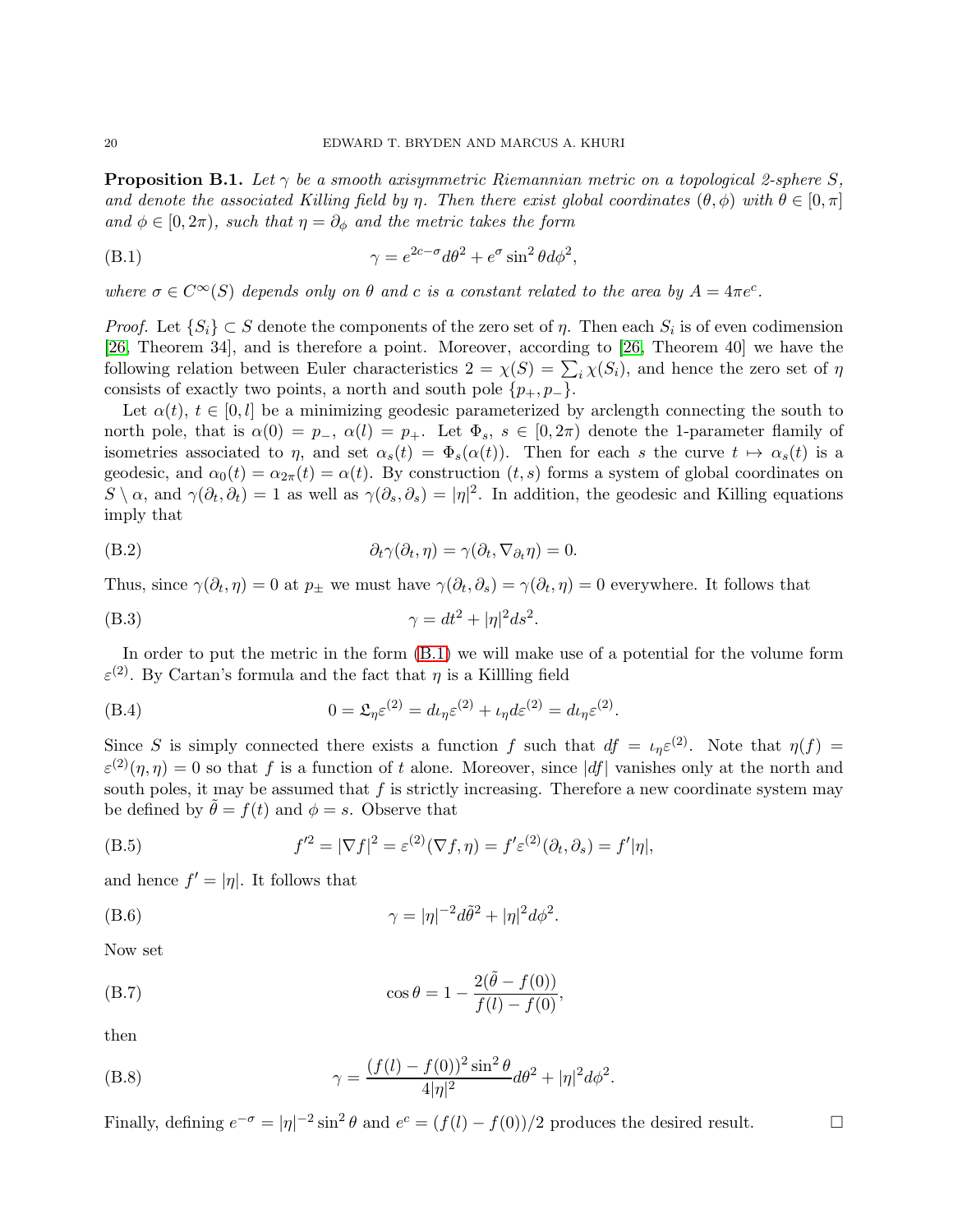#### THE AREA-ANGULAR MOMENTUM-CHARGE INEQUALITY 21

#### **REFERENCES**

- <span id="page-20-19"></span>[1] A. Acena, M. Clement, and S. Dain, Horizon area angular momentum inequality for a class of axially symmetric black holes, Class. Quantum Grav., 28 (2011), 105014. [arXiv:1012.2413](http://arxiv.org/abs/1012.2413)
- <span id="page-20-1"></span>[2] L. Andersson, M. Mars, and W. Simon, Stability of marginally outer trapped surfaces and existence of marginally outer trapped tubes, Adv. Theor. Math. Phys., 12, (2008), no. 4, 853-888. [arXiv:0704.2889](http://arxiv.org/abs/0704.2889)
- [3] M. Ansorg, C. Cederbaum, and J. Hennig, A universal inequality between angular momentum and horizon area for axisymmetric and stationary black holes with surrounding matter, Class. Quantum Grav., 25 (2008), 162002. [arXiv:0805.4320](http://arxiv.org/abs/0805.4320)
- <span id="page-20-3"></span><span id="page-20-2"></span>[4] M. Ansorg, C. Cederbaum, and J. Hennig, A universal inequality for axisymmetric and stationary black holes with surrounding matter in the Einstein-Maxwell theory, Commun. Math. Phys., 293 (2010), 449-467. [arXiv:0812.2811](http://arxiv.org/abs/0812.2811)
- <span id="page-20-4"></span>[5] M. Ansorg, C. Cederbaum, and J. Hennig, Universal properties of distorted Kerr-Newman black holes, Gen. Relativity Gravitation, 43 (2011), 1205-1210[.arXiv:1005.3128](http://arxiv.org/abs/1005.3128)
- [6] M. Ansorg, and H. Pfister, A universal constraint between charge and rotation rate for degenerate black holes surrounded by matter, Class. Quantum Grav., 25 (2008), 035009. [arXiv:0708.4196](http://arxiv.org/abs/0708.4196)
- <span id="page-20-16"></span>[7] A. Ashtekar, C. Beetle, and J. Lewandowski, Mechanics of rotating isolated horizons, Phys. Rev. D, 64 (2001), 044016. [arXiv:gr-qc/0103026](http://arxiv.org/abs/gr-qc/0103026)
- <span id="page-20-22"></span>[8] A. Ashtekar, C. Van Den Broeck, J. Engle, and T. Pawlowski, Multipole moments of isolated horizons, Class. Quantum Grav., 21 (2004), 2549-2570. [arXiv:gr-qc/0401114](http://arxiv.org/abs/gr-qc/0401114)
- <span id="page-20-20"></span><span id="page-20-17"></span>[9] I. Booth, and S. Fairhurst, Extremality conditions for isolated and dynamical horizons, Phys. Rev. D, 77 (2008), 084005. [arXiv:0708.2209](http://arxiv.org/abs/0708.2209)
- [10] Marco M. Caldarelli, Guido Cognola, and Dietmar Klemm, Thermodynamics of KerrNewman-AdS black holes and conformal field theories, Class. Quantum Grav., 17 (2000), 399-420. [arXiv:hep-th/9908022](http://arxiv.org/abs/hep-th/9908022)
- <span id="page-20-5"></span>[11] M. Clement, Comment on "Horizon area- Angular momentum inequality for a class of axially symmetric black holes", (2011). [arXiv:1102.3834](http://arxiv.org/abs/1102.3834)
- <span id="page-20-6"></span>[12] M. Clement, and J. Jaramillo, Black hole Area-Angular momentum-Charge inequality in dynamical non-vacuum spacetimes, Phys. Rev. D, 86 (2012), 064021. [arXiv:1111.6248](http://arxiv.org/abs/1111.6248)
- <span id="page-20-7"></span>[13] M. Clement, J. Jaramillo, and M. Reiris, Proof of the area-angular momentum-charge inequality for axisymmetric black holes, Class. Quantum Grav., 30 (2013), 065017. [arXiv:1207.6761](http://arxiv.org/abs/1207.6761)
- <span id="page-20-8"></span>[14] M. Clement, M. Reiris, and W. Simon, The area-angular momentum inequality for black holes in cosmological spacetimes, Class. Quantum Grav., **32** (2015), 145006. [arXiv:1501.07243](http://arxiv.org/abs/1501.07243)
- <span id="page-20-23"></span><span id="page-20-0"></span>[15] S. Dain, Geometric inequalities for axially symmetric black holes, Class. Quantum Grav., 29 (2012), 073001. [arXiv:1111.3615](http://arxiv.org/abs/1111.3615)
- [16] M. Dehghani, and H. KhajehAzad, Thermodynamics of Kerr-Newman de Sitter black hole and dS/CFT correspondence, Can. J. Phys., 81 (2003), 1363. [arXiv:hep-th/0209203](http://arxiv.org/abs/hep-th/0209203)
- <span id="page-20-9"></span>[17] S. Dain, J. Jaramillo, and M. Reiris, Black hole Area-Angular momentum inequality in non-vacuum spacetimes, Phys. Rev. D, 84 (2011), 121503. [arXiv:1106.3743](http://arxiv.org/abs/1106.3743)
- <span id="page-20-18"></span><span id="page-20-10"></span>[18] S. Dain, J. Jaramillo, and M. Reiris, Area-charge inequality for black holes, Class. Quantum Grav., 29 (2012), 035013. [arXiv:1109.5602](http://arxiv.org/abs/1109.5602)
- [19] S. Dain, M. Khuri, G. Weinstein, and S. Yamada, Lower bounds for the area of black holes in terms of mass, charge, and angular momentum, Phys. Rev. D, 88 (2013), 024048. [arXiv:1306.4739](http://arxiv.org/abs/1306.4739)
- <span id="page-20-11"></span>[20] S. Dain, and M. Reiris, Area Angular momentum inequality for axisymmetric black holes, Phys. Rev. Lett., 107 (2011), 051101. [arXiv:1102.5215.](http://arxiv.org/abs/1102.5215)
- <span id="page-20-12"></span>[21] David Fajman and Walter Simon, Area inequalities for stable marginally outer trapped surfaces in Einstein-Maxwell-dilaton theory, Adv. Theor. Math. Phys., 8 (2014), 685-704. [arXiv:1308.3659](http://arxiv.org/abs/1308.3659)
- <span id="page-20-15"></span>[22] S. Hayward, K.-I. Nakao, and T. Shiromizu, A Cosmological constant limits the size of black holes, Phys. Rev. D, 49 (1994), 5080-5085. [arXiv:gr-qc/9309004](http://arxiv.org/abs/gr-qc/9309004)
- <span id="page-20-13"></span>[23] S. Hollands, Horizon area-angular momentum inequality in higher dimensional spacetimes, Class. Quantum Grav., 29 (2012), 065006. [arXiv:1110.5814](http://arxiv.org/abs/1110.5814)
- <span id="page-20-14"></span>[24] J. Jaramillo, Area inequalities for stable marginally trapped surfaces, Proceedings of the VI International Meeting on Lorentzian Geometry, GELOGRA11, Granada, Spain, Recent Trends in Lorentzian Geometry, 26 (2012), Springer Proceedings in Mathematics & Statistics, 139-161. [arXiv:1201.2054](http://arxiv.org/abs/1201.2054)
- <span id="page-20-21"></span>[25] M. Khuri, and G. Weinstein, The Positive mass theorem for multiple rotating charged black holes, Calc. Var. Partial Differential Equations, 55 (2016), no. 2, 1-29. [arXiv:1502.06290](http://arxiv.org/abs/1502.06290)